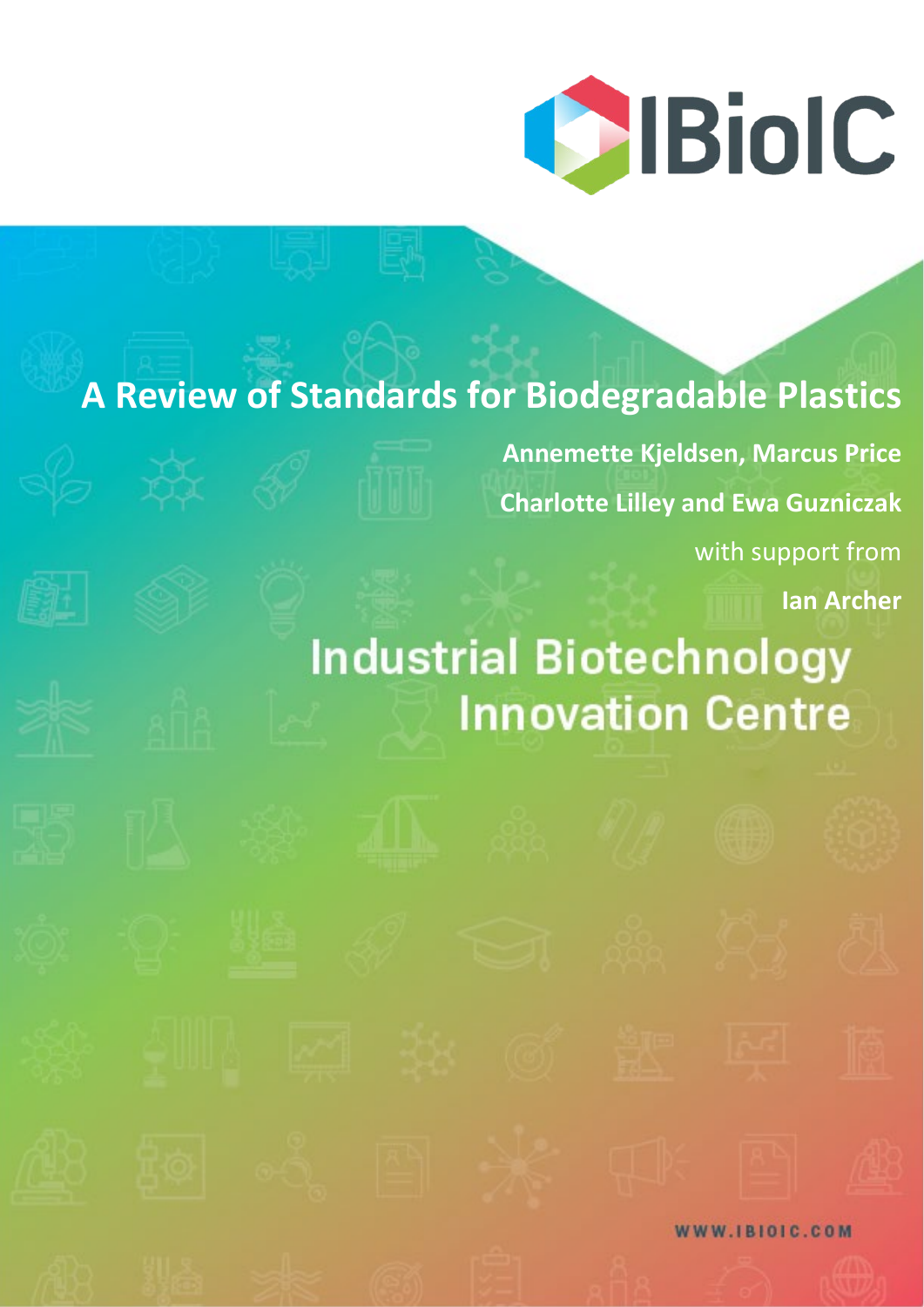# **Table of Content**

| 2.2 The importance of definitions and understanding of complexity in biodegradation 6 |
|---------------------------------------------------------------------------------------|
|                                                                                       |
|                                                                                       |
| 3: Summary tables - examples of degradation rates and standards for biodegradation  8 |
|                                                                                       |
|                                                                                       |
|                                                                                       |
|                                                                                       |
|                                                                                       |
|                                                                                       |
|                                                                                       |
|                                                                                       |
|                                                                                       |
|                                                                                       |
|                                                                                       |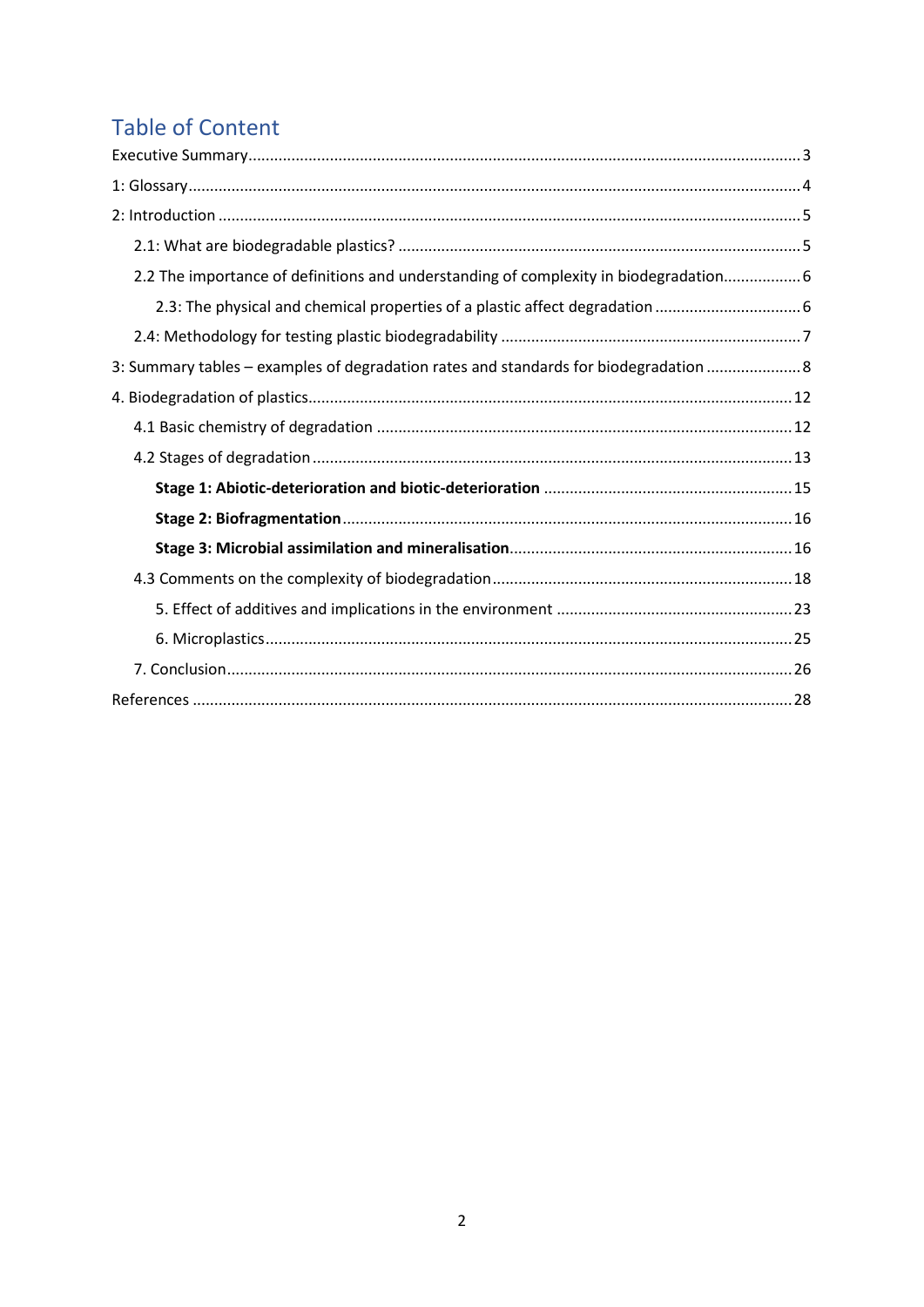# <span id="page-2-0"></span>Executive Summary

This review aims to provide information on the mechanisms of biodegradation, and why not all plastic is biodegradable. Additionally, it aims to illustrate why this is a complicated issue, and how suitable testing for biodegradability must be carried out carefully to avoid unintended consequences and encourage the development of high-quality biodegradable materials. Standards and legislation need to address risk but at the same time incentivise new product development.

A layman's glossary is included to assist the reader in understanding the technical terms often used when discussing the subject of bio-based plastics and biodegradability. The authors detail the differences between bio-based and oil-based plastics and the difference between biodegradable and non-biodegradable plastics.

When we ask "how biodegradable material is" we are really asking about the *rate* of its degradation in its environment – this depends upon both its chemical composition (what type of plastic) and where the material ends up at the end of its life:

- In controlled environments, such as anaerobic digesters, processes are managed and therefore standardisation of the timescales involved in biodegradation can be achieved and widely used<sup>4</sup>.
- Natural environments are much more complex. Many factors contribute to the environment in which materials may degrade, i.e. fresh water or salt water, landfill site and location within a landfill, deep soil or top soil.

Testing is carried out on virgin materials in controlled environments which rarely mimic the environment experienced by a material at its end of life.

Measurement techniques to assess biodegradability and the complex mechanisms by which plastics (bio)degrade in different environments are discussed in some detail.

If a product is to be classified as biodegradable, the testing thereof should be done on the product in its final form, not the raw polymeric starting material.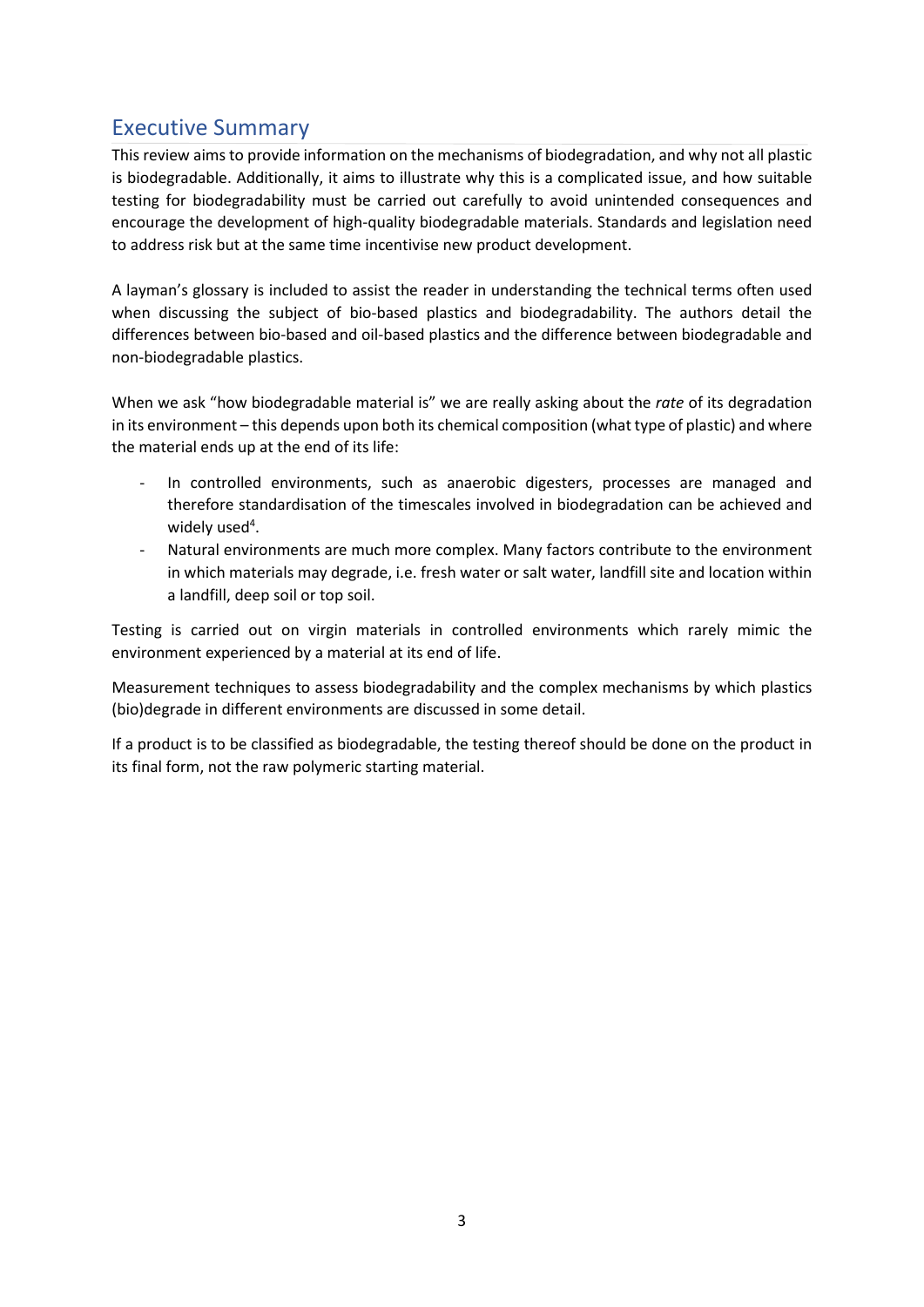### <span id="page-3-0"></span>1: Glossary

This section is not intended to provide detailed formal, legal or scientific definitions of the terms but to allow the reader to understand some of the vocabulary used in the report, thereby increasing qualitative understanding. There is a common confusion between different definitions due to the similarity in terminology.

### **Bioaugmentation**

The introduction of microorganisms to a polluted area, capable of degrading the pollutant (such as an oilspillage, where oil may be degraded faster by addition of oil-degrading bacteria.)  $^1$ 

### **Biodegradable**

A plastic (or a polymer) is considered biodegradable when it breaks down to basic elemental components (water, biomass and gas) with the aid of microorganisms.

Plastic may be degradable, but **not** biodegradable – for example, if it is degraded by light.

### **Biopolymers / Bio-based polymers**

Polymers generated from natural monomers as formed by plants, microorganisms and animals. Can be either fully naturally derived or consist of a mixture of artificially synthesised and natural polymers. They are often, but not always fully biodegradable depending on additives and composition<sup>2</sup>.

### **Bioremediation**

The purposeful use of microorganisms in optimised environmental conditions with additional microbial nutrients to breakdown pollutants (such as an industrial composting facility)<sup>1</sup>.

### **Biostimulation**

The modification of the environment, such as the addition of extra nutrients to a polluted area, to encourage microbial growth to aid in the breakdown of a pollutant<sup>1</sup>.

### **Compostable**

Requiring specific conditions for total degradation, either by control of the environment or removal of residual materials. Plastic may be biodegradable but not compostable. For example, if the plastic biodegrades but leaves behind toxic residues it would not be suitable for compost.

### **Degradation**

A plastic (or a polymer) is considered degradable when it breaks down to smaller (monomeric) subunits and loses its original properties.

### **Microplastics**

Very small (<5mm) **non-biodegradable** plastic particles formed through mechanical degradation of larger pieces of plastics. Biodegradable plastic should not yield microplastics as these will be assimilated by microorganisms.

### **Polymer**

*Made of many* i.e. a material generated from multiple smaller building blocks (**monomers**). The final blend of polymers yields the material commonly referred to as **plastic**. The word "plastic" actually refers to the properties of the material rather than its composition.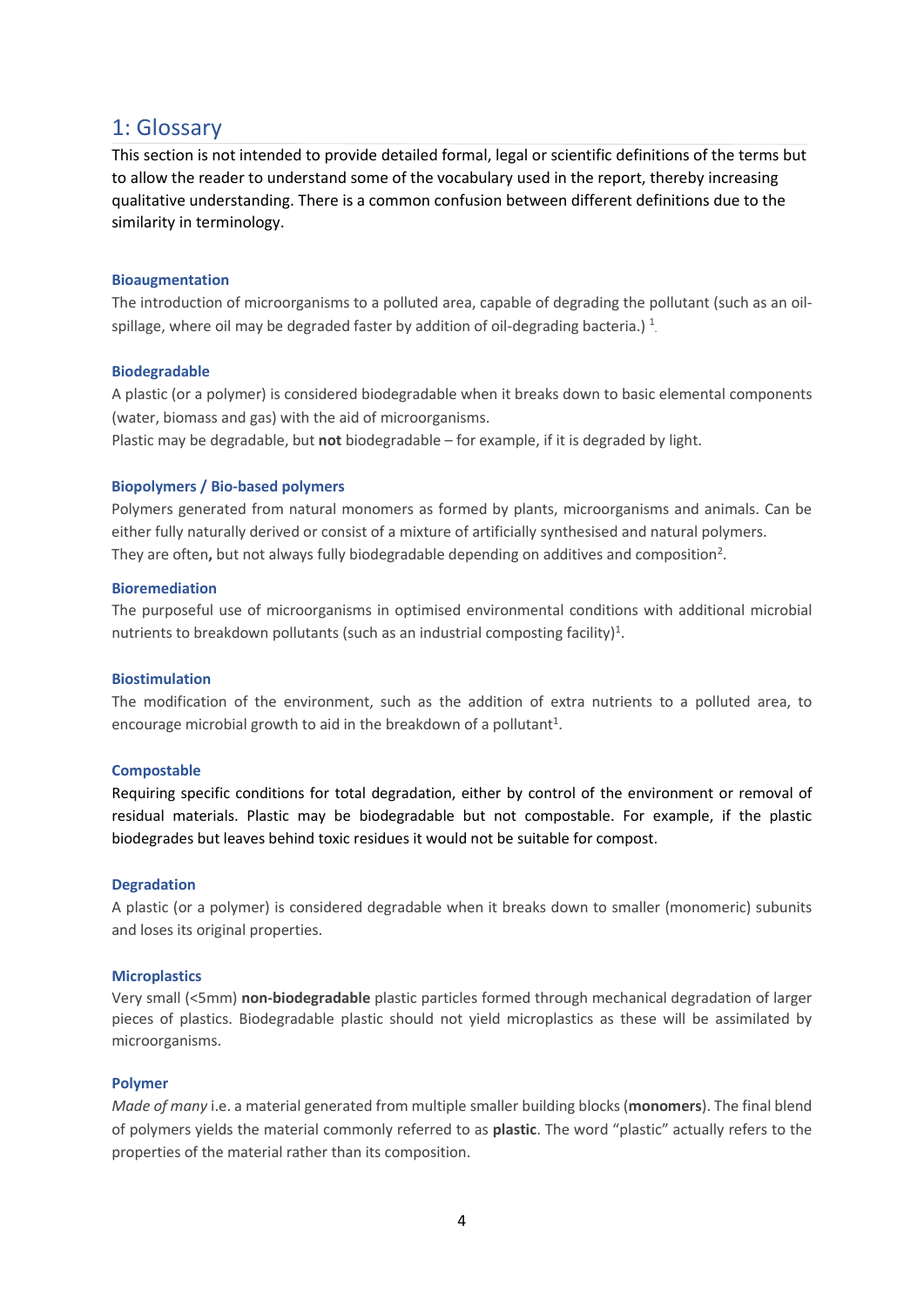## <span id="page-4-0"></span>2: Introduction

### <span id="page-4-1"></span>2.1: What are biodegradable plastics?

The same properties that make plastics an essential commodity in modern day life are also what cause an environmental problem. Since large scale plastic production was established, plastics have become ubiquitous with society becoming dependent on their use. Unfortunately, the ubiquity and durability of plastics have led to problems if waste plastic is inappropriately dealt with, invading natural habitats and causing harm to local ecosystems. Some areas have such high levels of plastic pollution that a new epoch has been coined relating to the levels of plastic in soil samples: the Anthropocene<sup>3,4</sup>.

Recently, there has been a drastic change in public perception of plastic in the environment and there is a clear desire for improved management of plastics at the end of their useful life. One potential approach is to encourage the use of bio-based and biodegradable plastics. Historically there has been confusion around these terms – they are often incorrectly used interchangeably. While many bioplastics are more amenable to biodegradation, it is important to realise that plastics such as biopolyethylene are identical in chemical composition as polyethylene from petrochemical sources. The prefix "bio" relates only to the feedstock used to manufacture the material. As a result there is no difference in biodegradability between polyethylene and bio-polyethylene, however the latter is relatively carbon neutral, while the former is not (Table  $1$ )<sup>5</sup>.

*Table 1 – Classification of plastics. Adapted from reference* <sup>5</sup>*. Note many plastics can be made from crude oils AND plantbased materials. Examples in this table are highlighted in* **bold italics.** They are chemically identical so therefore have identical properties with respect to biodegradability.

|                       | <b>Bio-based plastics</b>                  |                          | <b>Oil-based plastics</b>                           |                                    |  |  |
|-----------------------|--------------------------------------------|--------------------------|-----------------------------------------------------|------------------------------------|--|--|
|                       | Derived from plant-based materials         | <b>Example of</b><br>use | Derived from crude oil                              | <b>Example of</b><br>use           |  |  |
| <b>Biodegradable</b>  | Poly(lactic acid) (PLA)                    | Medical                  | Poly( $\varepsilon$ -caprolactone) (PCL)            | PVC glue                           |  |  |
|                       | Polyhydroxyalkanoate (PHA)                 | Medical                  | Poly(butylene Succinate/adipate)<br>(PBS/A)         | Agriculture                        |  |  |
| plastics              | Polysaccharide derivatives                 | Food<br>packaging        | Poly(butylene adipate-<br>copterephthalate) (PBA/T) | Paper cups                         |  |  |
|                       | Poly(amino acid)                           | Medical                  |                                                     |                                    |  |  |
|                       |                                            |                          |                                                     |                                    |  |  |
|                       | Polyethylene (bio-PE)                      | Packaging                | <b>Polyethylene</b> (PE)                            | Packaging                          |  |  |
|                       | Polyol-polyurethane                        | <b>Tyres</b>             | Polypropylene (PP)                                  | Packaging                          |  |  |
| Non-<br>biodegradable | Polysaccharide derivatives                 | Food<br>packaging        | Polystyrene (PS)                                    | Packaging                          |  |  |
| plastics              | Poly(ethylene Terephthalate) (bio-<br>PET) | <b>Water Bottles</b>     | Poly(ethylene terephthalate) (PET)                  | Water Bottles                      |  |  |
|                       |                                            |                          | Polymethylmethacrylate (Perspex)                    | Optical<br>materials and<br>others |  |  |

The vast majority of plastics are produced from non-renewable, petrochemical sources. Bio-plastics, as the name suggests, are derived from biological sources (they are often referred to as "plant-based" or "bio-based" plastics ). For example, cellulose, the most abundant biomass material on earth, has been widely used as a bio-plastic. Cellulose can also be used in derivative forms, such as cellulose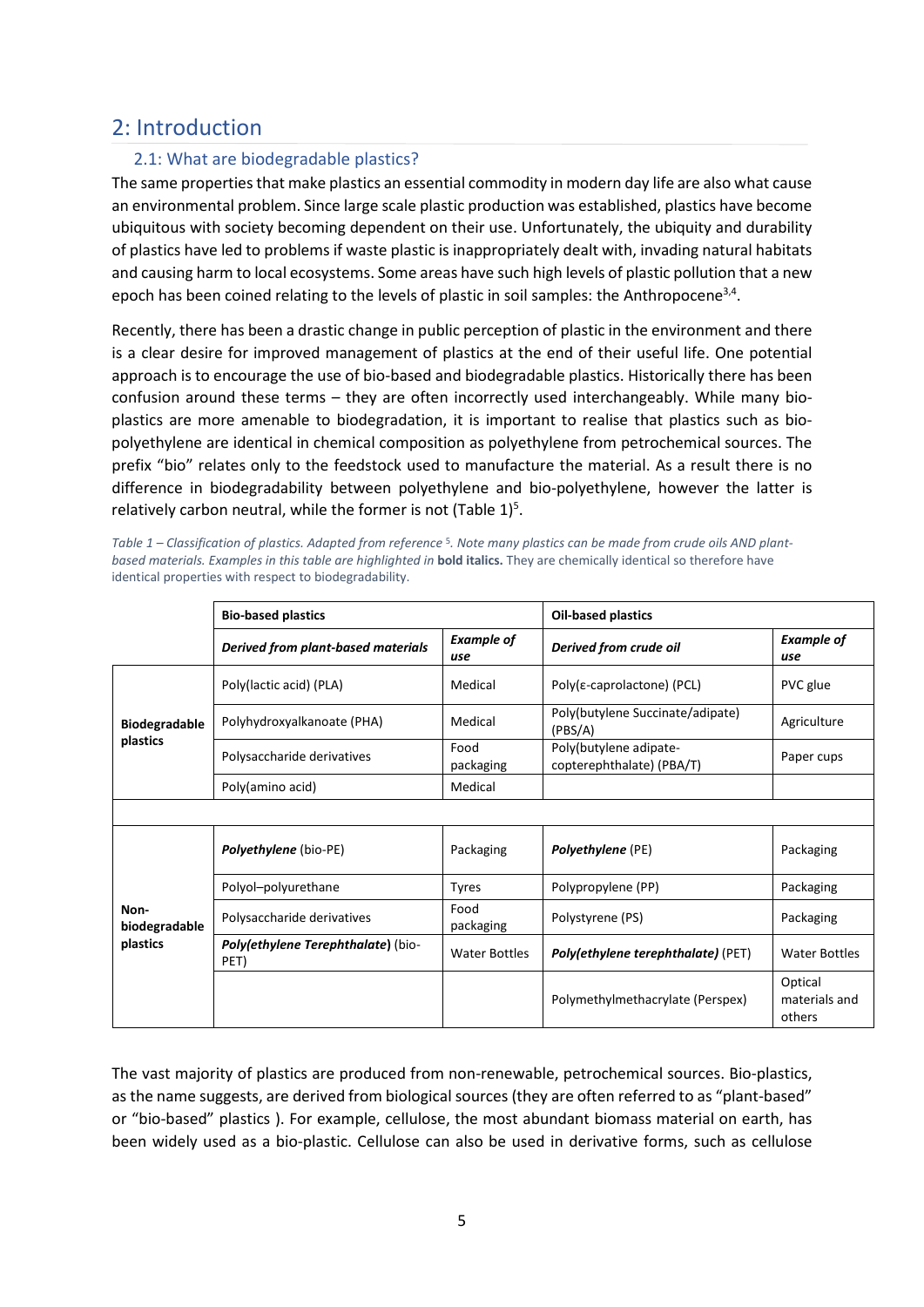acetate, to add other desirable characteristics like heat tolerance. However, these derivatives often remove the capacity for biodegradation in the environment $5,6$ .

Different plastics have different characteristics depending on their chemical composition. Plastics are made of many single building blocks, known as monomers. Monomers are linked to form long polymers which are the fundamental form of plastics. Differences in chemical structure, bonding and conformation within in these polymers are what give different plastics desirable characteristics<sup>2</sup>.

### <span id="page-5-0"></span>2.2 The importance of definitions and understanding of complexity in biodegradation

Understanding the meaning of the term biodegradability is critical to understanding the issues involved:

- Biodegradability of plastics, as a starting point, can be described as *the breakdown of plastic monomers or polymers due to biological processes.*
- In the simplest terms, biodegradable materials can be converted to biomass, carbon dioxide (CO2) and water. Methane may also be produced in anaerobic (low or zero oxygen) conditions (e.g. buried in landfill sites).

When we ask "how biodegradable material is" we are really asking about the *rate* of its degradation in its environment – this depends upon both its chemical composition (what type of plastic) and where the material ends up at the end of its life:

- In controlled environments, such as anaerobic digesters, processes are managed and therefore standardisation of the timescales involved in biodegradation can be achieved and widely used<sup>4</sup>.
- Natural environments are much more complex. Many factors contribute to the environment in which materials may degrade, i.e. fresh water or salt water, landfill site and location within a landfill, deep soil or top soil.

Testing the biodegradation properties of the material involves attempting to control these factors to better understand the materials, breakdown processes, timescales and products formed involved in its biodegradation.

A particularly influential parameter to biodegradability is the level of photodegradation which occurs before, during or even after biodegradation depending on the location. UV light breaks chemical bonds within the plastic polymer which can allow for faster biodegradation by increasing the surface area upon which enzymes can act. Plastics in deeper water or buried in soil are not exposed to UV light, and thus can require more time to biodegrade.

### <span id="page-5-1"></span>2.3: The physical and chemical properties of a plastic affect degradation

Plastics are typically designed for strength and resilience in direct conflict with their ability to (bio)degrade. The chemical structure of plastic materials means there are few mechanisms for biological catalysts (enzymes) to breakdown the polymer. Plastic degradation and biodegradation rely on several critical factors, summarised in Table 2 below<sup>7</sup>. These factors and more are covered in further detail in Section 4.1.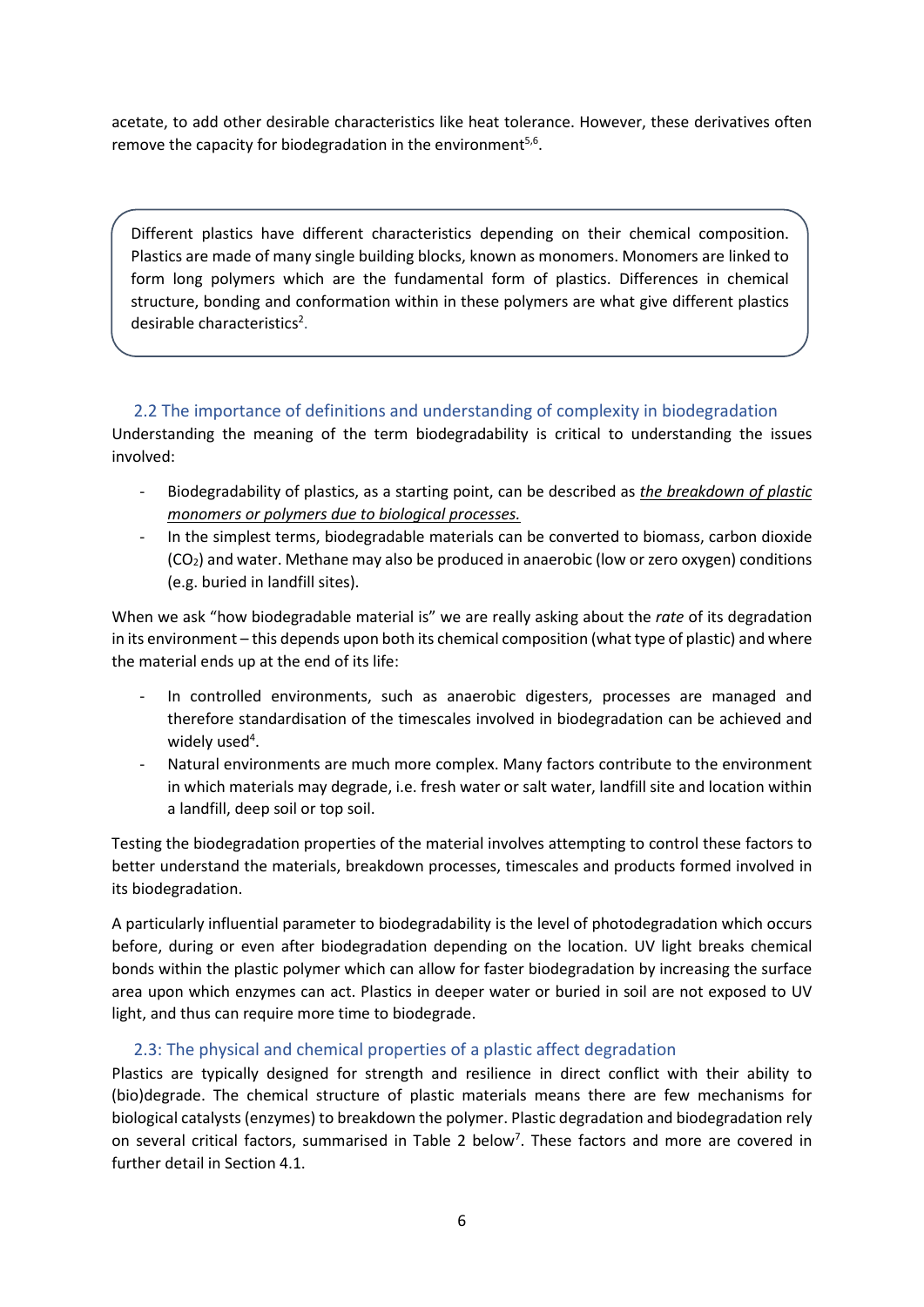|                              | <b>Factor</b>                 | <b>Description</b>                                                                                                                             |
|------------------------------|-------------------------------|------------------------------------------------------------------------------------------------------------------------------------------------|
|                              | Surface area                  | Area exposed to the environment for degradation reactions to occur                                                                             |
| <b>Surface</b><br>conditions | Hydrophilic properties        | Ability to mix with water                                                                                                                      |
|                              | Hydrophobic properties        | Ability to repel water                                                                                                                         |
|                              | Chemical structure            | Presence of specific chemical bonds or side groups                                                                                             |
| First order                  | Molecular weight              | Mass of an individual polymer molecule                                                                                                         |
| structures                   | Molecular weight distribution | Range of masses within a plastic material - plastics are not single, uniform<br>molecules. They have a (controlled) range of molecular weights |
|                              | Glass transition temperature  | The temperature at which a hard polymer transitions into a soft rubbery<br>polymer.                                                            |
| High                         | Melting temperature           | The temperature at which a solid polymer becomes a liquid.                                                                                     |
| order<br>structures          | Modulus of elasticity         | Ability to resist permanent mechanical deformation.                                                                                            |
|                              | Crystallinity                 | Degree of structural order or disorder in a polymer.                                                                                           |
|                              | Crystal structure             | Arrangement of individual molecules in a crystalline polymer.                                                                                  |

*Table 2 – Chemical and structural factors affecting the degradation of plastics. Adapted from reference* <sup>7</sup>*.*

### <span id="page-6-0"></span>2.4: Methodology for testing plastic biodegradability

Tables 3 and 4 detail some results from the literature on the rate of degradation of a range of plastics under various conditions.

The tables demonstrate the complexity of answering what appears to be a simple question: how long does plastic take to degrade? For example, pure PLA (polylactic acid) was measured to biodegrade completely (100%) in 28 days and also 13% in 60 days. The lack of standardisation of test methodology is at the heart of the (seeming) discrepancies. For example, note the range of temperatures used in the test results listed in tables 3 and 4.

Attempts to standardise conditions typically rely on carefully controlling temperature, humidity and other factors and thus control the rate of biodegradation. **A clear definition of biodegradability within managed (such as industrial composting facilities) or un-managed (open, natural eco-systems) is lacking**. The latter clearly has a much broader and complex range of factors affecting the degradation process<sup>4</sup>.

**A recent publication from Harrison et al. (2018) is highly recommended for a thorough review of**  existing biodegradability standards in particular for plastic bags and films in aquatic environments<sup>4</sup>. One of the key conclusions was that while existing test procedures employ a reproducible method of determining biodegradation (i.e. by gas evolution as discussed in section 4.1), the data obtained can significantly underestimate the duration actually required within natural ecosystems. Partially this is because the test conditions themselves often mimic *synthetic* conditions rather than a dynamic open system. A key issue was identified in the lack of guidelines and methodological consistency for the analysis of different polymer types, composite materials and materials containing additives<sup>4</sup>.

### *The current testing methodologies have the potential to incentivise manufacturers to develop 'biodegradable plastics' which perform well in biodegradability tests, but then do not degrade appropriately when in the natural environment.*

As will be clear after the following sections, the term biodegradation covers a complex process with several areas in need of increased clarity to provide appropriate standardisation.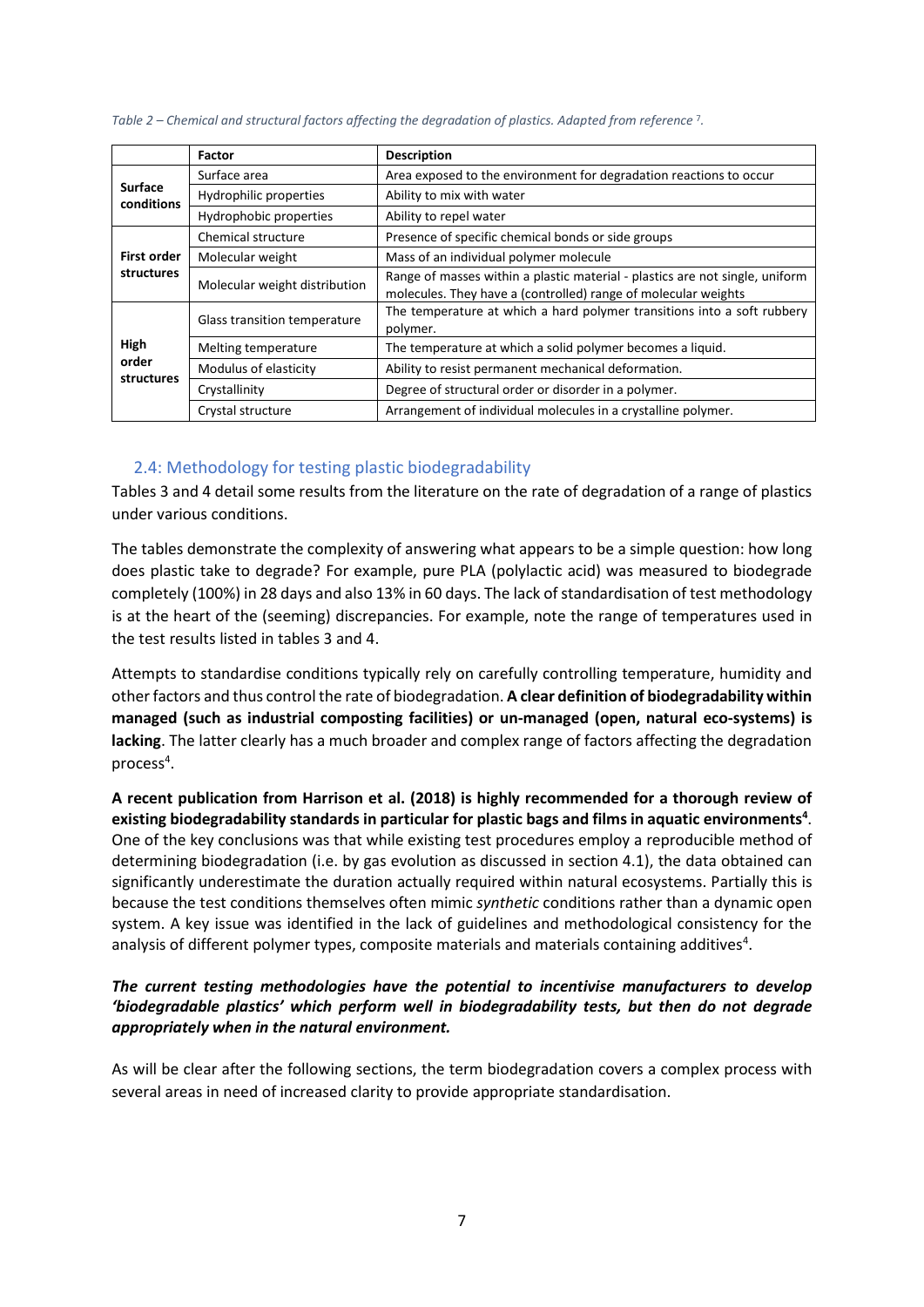# 3: Summary tables – examples of degradation rates and standards for biodegradation

<span id="page-7-0"></span>

| Source of  | Name of bioplastic                        |                               | Type of environment                                     | Conditions                                                           | Biodegradability | Length of   | Reference       |
|------------|-------------------------------------------|-------------------------------|---------------------------------------------------------|----------------------------------------------------------------------|------------------|-------------|-----------------|
| bioplastic |                                           |                               |                                                         |                                                                      | (%)              | time (days) |                 |
| Biobased   | PLA                                       | PLA                           | Compost                                                 | 58 °C                                                                | 13               | 60          | 9               |
|            | PLA<br>based<br>Compost<br>PLA<br>Compost |                               |                                                         | 58 °C, pH8.5, 63% humidity                                           | 84               | 58          | 10              |
|            |                                           |                               |                                                         | 70% moisture, 55 °C                                                  | $~1$ 70          | 28          | 11              |
|            |                                           | PLA                           | Compost                                                 | Aerobic 58 °C, 60% humidity                                          | 60               | 30          | 12              |
|            |                                           | PLA                           | Synthetic material containing compost                   | Aerobic, 58 °C                                                       | 63.6             | 90          | 13              |
|            |                                           | PLA                           | Synthetic material containing compost                   | 58 °C                                                                | 100              | 28          | 14              |
|            |                                           | PLA                           | Soil                                                    | 30% moisture                                                         | 10               | 98          | 15              |
|            | <b>PLA</b>                                |                               | Inoculum from a municipal wastewater<br>treatment plant | 30 °C, aerobic                                                       | 39               | 28          | 16              |
|            |                                           | PLA (powedered)               | Soil                                                    | 25 °C, 60% humidity                                                  | 13.8             | 28          | 17              |
|            |                                           | PLA/PPP/starch (80/5/15%)     | Compost                                                 | 58 °C                                                                | 53               | 60          | $\mathsf{q}$    |
|            |                                           | PLA/NPK (63.5/37.5%)          | Soil                                                    | 30 °C, 80% humidity                                                  | 37.4             | 56          | 18              |
|            |                                           | PLA/NPK/EFB (25/37.5/37.5%)   | Soil                                                    | 30 °C, 80% humidity                                                  | 43               | 56          | 18              |
|            |                                           | PLA/Soft wood (70/30%)        | Compost                                                 | Aerobic, 58 °C, 60% humidity                                         | 40               | 30          | 12              |
|            |                                           | PLA/corn (90/10%)             | Synthetic material containing compost                   | Aerobic 58 °C                                                        | 79.7             | 90          | 13              |
|            |                                           | PLA/sisal fiber (SF) (60-40%) | Soil                                                    | 30% moisture                                                         | $>60$            | 98          | 15              |
|            |                                           | PLA/PHB (75-25%)              | Synthetic material containing compost                   | 58 °C                                                                | 100              | 35          | 14              |
|            | PHA-                                      | PHB                           | Soil                                                    |                                                                      | 64.3             | 180         | 19              |
|            | based                                     | PHB                           | Microbial culture from soil                             |                                                                      | $^{\thicksim}18$ | 18          | 20              |
|            |                                           | PHB                           | Soil                                                    | Real conditions, temperature and humidity<br>were measured regularly | 98               | 300         | 21              |
|            |                                           | PHA                           | Soil                                                    | 35 °C                                                                | 35               | 60          | 22              |
|            |                                           | PHA                           | Soil/compost (90/10%)                                   | 25 °C, 65% humidity                                                  | 40*50            | 15          | 23              |
|            |                                           | PHA                           | Soil                                                    | 60% moisture, 20 °C                                                  | 48.5             | 280         | 24              |
|            |                                           | PHB                           | Compost                                                 | 58 °C                                                                | 79.9             | 110         | 25              |
|            |                                           | PHB                           | Compost                                                 | 70% moisture, 55 °C                                                  | ~80              | 28          | $11\,$          |
|            |                                           | PHB                           | Sea water                                               | 25 °C                                                                | 80               | 14          | 26              |
|            |                                           | PHB                           | Sea water                                               | Static incubation, 21 °C                                             | 99               | 49          | 27              |
|            |                                           | PHB                           | Sea water                                               | Dynamic incubation 12-22 °C, pH 7.9-8.1                              | 30               | 90          | 27              |
|            |                                           | PHBV                          | Sea water                                               | Static incubation, 21 °C                                             | 99               | 49          | 27              |
|            |                                           | PHBV                          | Sea water                                               | Dynamic incubation 12-22 °C, pH 7.9-8.1                              | 30               | 90          | 27              |
|            |                                           | PHB                           | River water                                             | Real conditions ~20 °C                                               | 43.5             | 42          | 28              |
|            |                                           | PHB                           | Brackish water sediment                                 | 32 °C, pH 7.06                                                       | 100              | 56          | 29              |
|            |                                           | PHB                           | Marine water                                            | 28.75 °C (average temperature, pH 7-7.5)                             | 58               | 160         | 30 <sup>°</sup> |
|            |                                           | PHB/CAB (50/50%)              | Soil                                                    |                                                                      | 31.5             | 180         | 19              |
|            |                                           | PHBV                          | Microbial culture from soil                             |                                                                      | ~1               | 18          | 20              |

*Table 3 - Timescale for degradation of biodegradable plastics under various conditions [Adapted from reference* <sup>8</sup>*]*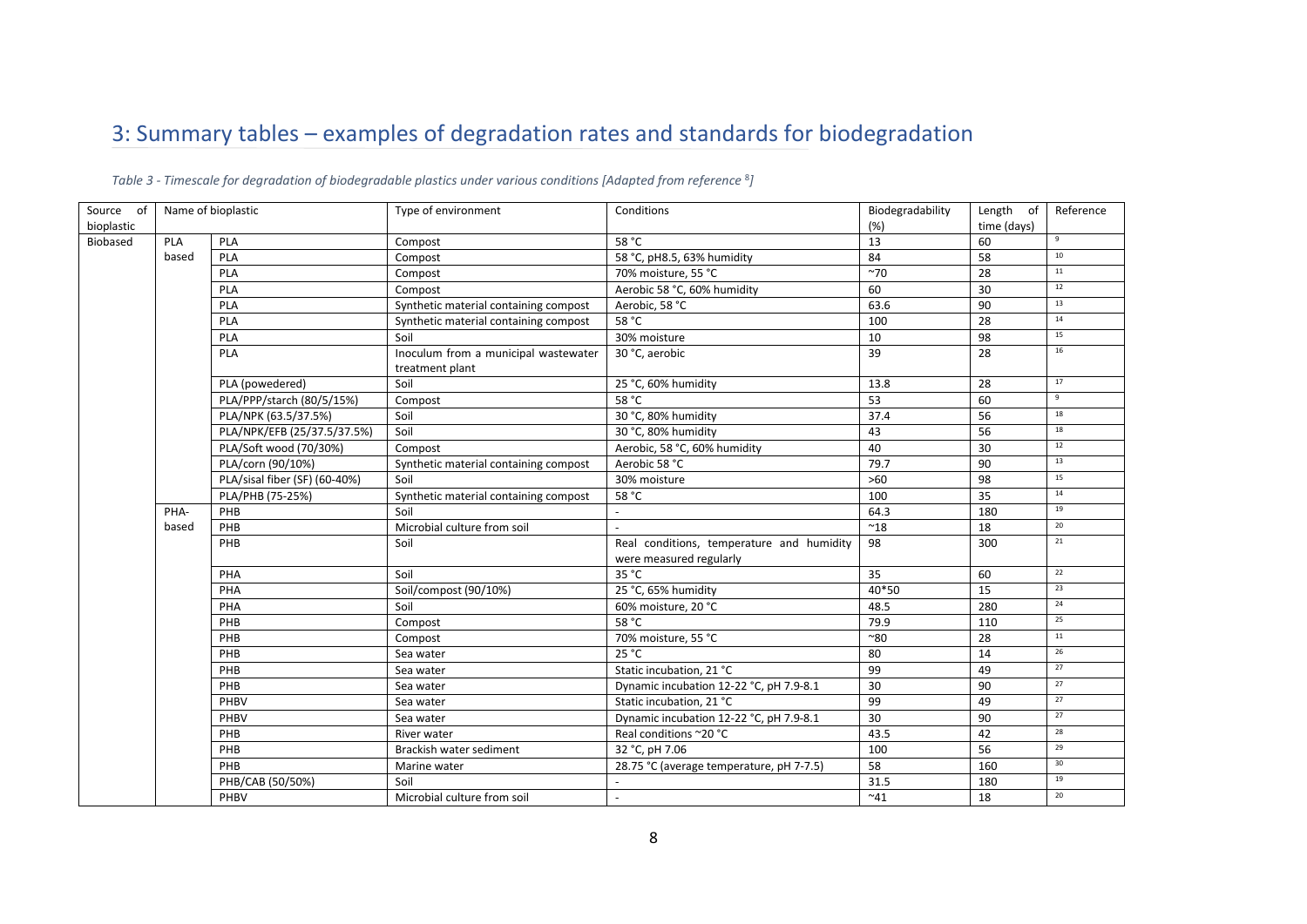|           |              | PHA/Rice husk (60/40%)          | Soil                                  | 35 °C                                      | >90            | 60    | 22 |
|-----------|--------------|---------------------------------|---------------------------------------|--------------------------------------------|----------------|-------|----|
|           | Starch-      | Bioplastic (made from potato    | Compost                               | Aerobic, 58 °C                             | ~85            | 90    | 13 |
|           | based        | almidon)                        |                                       |                                            |                |       |    |
|           | Starch-based |                                 | Soil                                  | 60% moisture, 20 °C                        | 14.2           | 110   | 24 |
|           |              | Mater-Bi bioplastic             | Marine water with sediment            | Room temperature                           | 68.9           | 236   | 31 |
|           |              | Mater-bi bioplastic (60% starch | Compost                               | 55% moisture, aerobic, 23 °C               | 26.9           | 72    | 32 |
|           |              | 40% resin)                      |                                       |                                            |                |       |    |
|           | Cellulo      | CA (from fiber flax)            | Municipal solid waste mixture         | $\overline{\phantom{a}}$                   | 44             | 14    | 33 |
|           | se-          | CA (from cotton linters)        | Municipal solid waste mixture         |                                            | 35             | 14    | 33 |
|           | based        | Sponge cloth (cellulose-based)  | Synthetic material containing compost | Aerobic, 58 °C                             | >80            | 154   | 34 |
|           | PA-          | Nylon 4 (polyamides, bio-       | Sea water                             | 25 °C                                      | 80/30          | 25/21 | 26 |
|           | based        | based)                          |                                       |                                            |                |       |    |
|           |              | (polyamides,<br>Nylon 4<br>bio- | Composted soil                        | 25 °C, 80% humidity, pH 7.5-7.6            | 100            | 120   | 35 |
|           |              | based)                          |                                       |                                            |                |       |    |
|           |              |                                 |                                       |                                            |                |       |    |
| Petroleum | PBS-         | PBS                             | Compost                               | Aerobic, pH 7-8, 58-65 °C, 50-55% moisture | 90             | 160   | 36 |
| based     | based        | PBS (films)                     | Soil                                  | 25 °C, 60% humidity                        | 1              | 28    | 17 |
|           |              | PBS (powdered)                  | Soil                                  | 25 °C. 60% humidity                        | 16.8           | 28    | 17 |
|           |              | PBS/soy meal (75/25%)           | Compost                               | Aerobic, pH 7-8, 58-65 °C, 50-55% moisture | 90             | 100   | 36 |
|           |              | PBS/canola meal (75/25%)        | Compost                               | Aerobic, pH 7-8, 58-65 °C, 50-55% moisture | 90             | 100   | 36 |
|           |              | PBS/corn gluten meal (75/25%)   | Compost                               | Aerobic, pH 7-8, 58-65 °C, 50-55% moisture | 90             | 100   | 36 |
|           |              | PBS/switch grass (75/25%)       | Compost                               | Aerobic, pH 7-8, 58-65 °C, 50-55% moisture | 90             | 170   | 36 |
|           |              | PBS/starch (films)              | Soil                                  | 25 °C, 60% humidity                        | $\overline{7}$ | 28    | 17 |
|           |              | PBS/starch (powdered)           | Soil                                  | 25 °C, 60% humidity                        | 24.4           | 28    | 17 |
|           | PCL-         | <b>PCL</b>                      | Inoculum from a municipal wastewater  | 30 °C, aerobic                             | 7.6            | 28    | 16 |
|           | based        |                                 | treatment plant                       |                                            |                |       |    |
|           |              | Starch/PCL                      | Inoculum from a municipal wastewater  | 30 °C aerobic                              | 53             | 28    | 16 |
|           |              |                                 | treatment plant                       |                                            |                |       |    |

PLA = polylactic acid; PPP = poly(p-phenylene); NPK = fertiliser; PHA = polyhyroxyalkanoate; PHB = polyhydroxybutyrate; PHBV = poly(3-hyroxybutyrate-co-3 hydroxycalerate); CAB = cellulose acetate butyrate; CA = cellulose acetate; PBS = polybutylene succinate; PCL = polycaprolactone.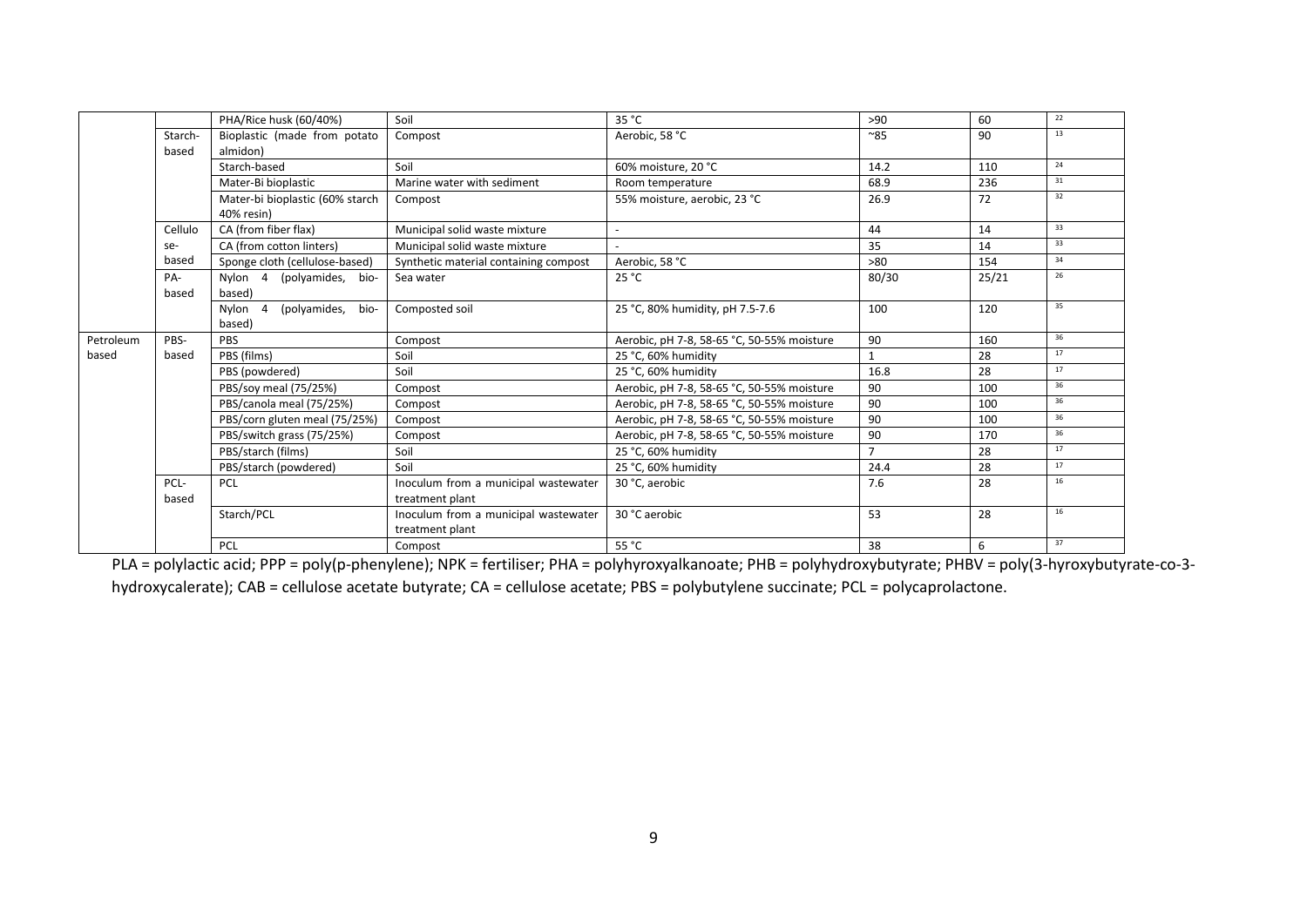| <b>Environment</b>   | Standard or<br>test method            | <b>Inoculum</b>                                                    | <b>Medium</b>                                | Temp<br>$(^{\circ}C)$                                              | <b>Measurement Type</b>                                                       | <b>Test Duration</b> | <b>Number</b><br>of<br>replicates | Validity criteria                                                                                                                                               |
|----------------------|---------------------------------------|--------------------------------------------------------------------|----------------------------------------------|--------------------------------------------------------------------|-------------------------------------------------------------------------------|----------------------|-----------------------------------|-----------------------------------------------------------------------------------------------------------------------------------------------------------------|
| Wastewater           | BS EN ISO<br>14851:2004               | Sludge, compost<br>and/or soil                                     | Synthetic; aerobic                           | $20 - 25$<br>$(\pm 1)$                                             | BOD; static test conditions                                                   | Max. 6 months        | Min. 2                            | Greater than 60% degradation of reference<br>material; BOD of negative control must not exceed<br>a specified upper limit.                                      |
|                      | EN ISO<br>BS<br>14852:2018            | Sludge, compost<br>and/or soil                                     | Synthetic; aerobic                           | $20 - 25$<br>$(\pm 1)$                                             | CO <sub>2</sub> evolution; static test<br>conditions                          | Max. 6 months        | Min. 2                            | Greater than 60% degradation of reference<br>material; CARBON DIOXIDE evolved from negative<br>control must not exceed a specified upper limit.                 |
| and sewage<br>sludge | <b>ISO</b><br><b>BS</b><br>13975:2012 | livestock<br>Sludge,<br>faeces or other<br>organic waste           | Direct exposure to<br>inoculum;<br>anaerobic | 35 ±3 or<br>$55 + 5$                                               | CO <sub>2</sub> and CH <sub>4</sub> evolution, DIC;<br>static test conditions | Max. 3 months        | $\overline{2}$                    | Greater than 70% degradation of reference<br>material after 15 days; Extent of degradation (%)<br>must differ by <20% between replicates.                       |
|                      | EN ISO<br>BS.<br>14853:2016           | livestock<br>Sludge,<br>faeces or other<br>organic waste           | Synthetic;<br>anaerobic                      | $35 + 2$                                                           | $CO2$ and CH <sub>4</sub> evolution, DIC;<br>static test conditions           | Max. 3 months        | Min.3                             | Greater than 70% degradation of reference<br>material; pH of the medium must remain between<br>6 and 8.                                                         |
| Marine               | <b>ISO</b><br>18830:2016              | Sediment<br>or<br>sediment<br>and<br>seawater                      | Synthetic<br>or<br>natural seawater          | 15-28<br>$(\pm 2)$                                                 | BOD; static test conditions                                                   | Max. 24 months       | 3                                 | Greater than 60% degradation of reference<br>material; BOD of negative control must not exceed<br>a specified upper limit.                                      |
|                      | <b>ISO</b><br>19679:2016              | Sediment<br>or<br>sediment<br>and<br>seawater                      | Synthetic<br>or<br>natural seawater          | Synthetic<br>or natural<br>seawater                                | CO <sub>2</sub> evolution; static test<br>conditions                          | Max. 24 months       | 3                                 | Greater than 60% degradation of reference<br>material; CO <sub>2</sub> evolved from negative control must<br>not exceed a specified upper limit.                |
|                      | <b>ASTM D6691-</b><br>09              | Preselected<br>strains<br>or<br>seawater                           | Synthetic; aerobic                           | 30(±1)                                                             | CO <sub>2</sub> evolution; static test<br>conditions                          | Max. 3 months        | Not specified                     | ≥70% degradation of reference material                                                                                                                          |
|                      | <b>ASTM D7473-</b><br>12              | Seawater<br>or<br>combination<br>οf<br>seawater<br>and<br>sediment | Direct exposure to<br>inoculum; aerobic      | Varies<br>dependin<br>g on in<br>situ<br>condition<br>$\mathsf{s}$ | evidence<br>Visual<br>for<br>degradation; loss of dry<br>mass                 | Max. 6 months        | 3                                 | Not specified                                                                                                                                                   |
|                      | <b>ASTM D7991-</b><br>15              | Sediment<br>and<br>seawater                                        | Direct exposure to<br>inoculum; aerobic      | 15-28<br>$(\pm 2)$                                                 | CO <sub>2</sub> evolution; static test<br>conditions                          | Max. 24 months       | $\overline{3}$                    | ≥60% degradation of reference material                                                                                                                          |
|                      | <b>ISO</b><br>17556:2012              | Adapted or non-<br>adapted soil                                    | Soil;<br>Natural<br>aerobic                  | $20 - 28$<br>$(\pm 2)$                                             | BOD; CO <sub>2</sub> evolution                                                | Max. 6 months        | Not specified                     | ≥60% degradation of reference material. The<br>measured CO <sub>2</sub> or the BOD values from the blanks at<br>the end of the test are within 20% of the mean. |
| Soil*                | <b>ASTM D5988-</b><br>12              | Adapted or non-<br>adapted soil                                    | Soil;<br>Natural<br>aerobic                  | $20 - 28$<br>$(\pm 2)$                                             | $CO2$ evolution                                                               | Max. 6 months        | Not specified                     | ≥70% degradation of reference material. The<br>measured CO <sub>2</sub> or the BOD values from the blanks at<br>the end of the test are within 20% of the mean. |
|                      | NF U52-001                            | non-adapted soil                                                   | Soil;<br>Natural<br>aerobic                  | Not<br>specified                                                   | Visual<br>evidence<br>for<br>degradation                                      | Max. 6 months        | Not specified                     | ≥70% degradation of reference material. Standard<br>deviation of replicates <20%.                                                                               |

*Table 4 – Currently active biodegradability standards and test methods for all plastic materials in soil, marine and waste water environments [Adapted from* <sup>4</sup>*].*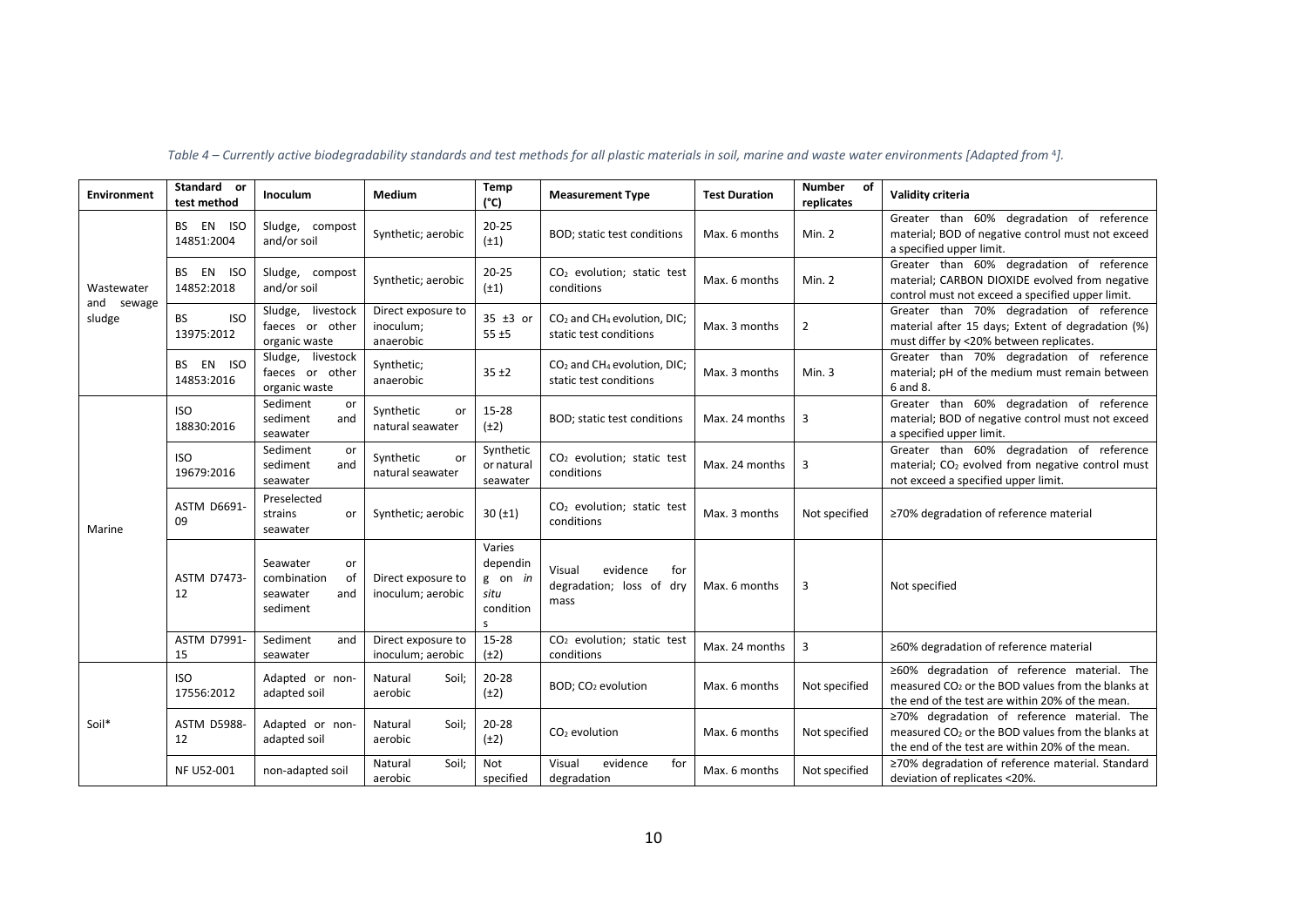|                                                                                                               | UNI<br>11462:2012 | non-adapted soil | Soil:<br>Naturai<br>aerobic | 21-28 | $CO2$ evolution | Max. 3 months | Not specified | ≥60% degradation of reference material. Standard<br>deviation of replicates <10% |
|---------------------------------------------------------------------------------------------------------------|-------------------|------------------|-----------------------------|-------|-----------------|---------------|---------------|----------------------------------------------------------------------------------|
| BOD= Biological oxygen demand; DIC = Dissolved inorganic carbon; $*$ = information derived from <sup>38</sup> |                   |                  |                             |       |                 |               |               |                                                                                  |

11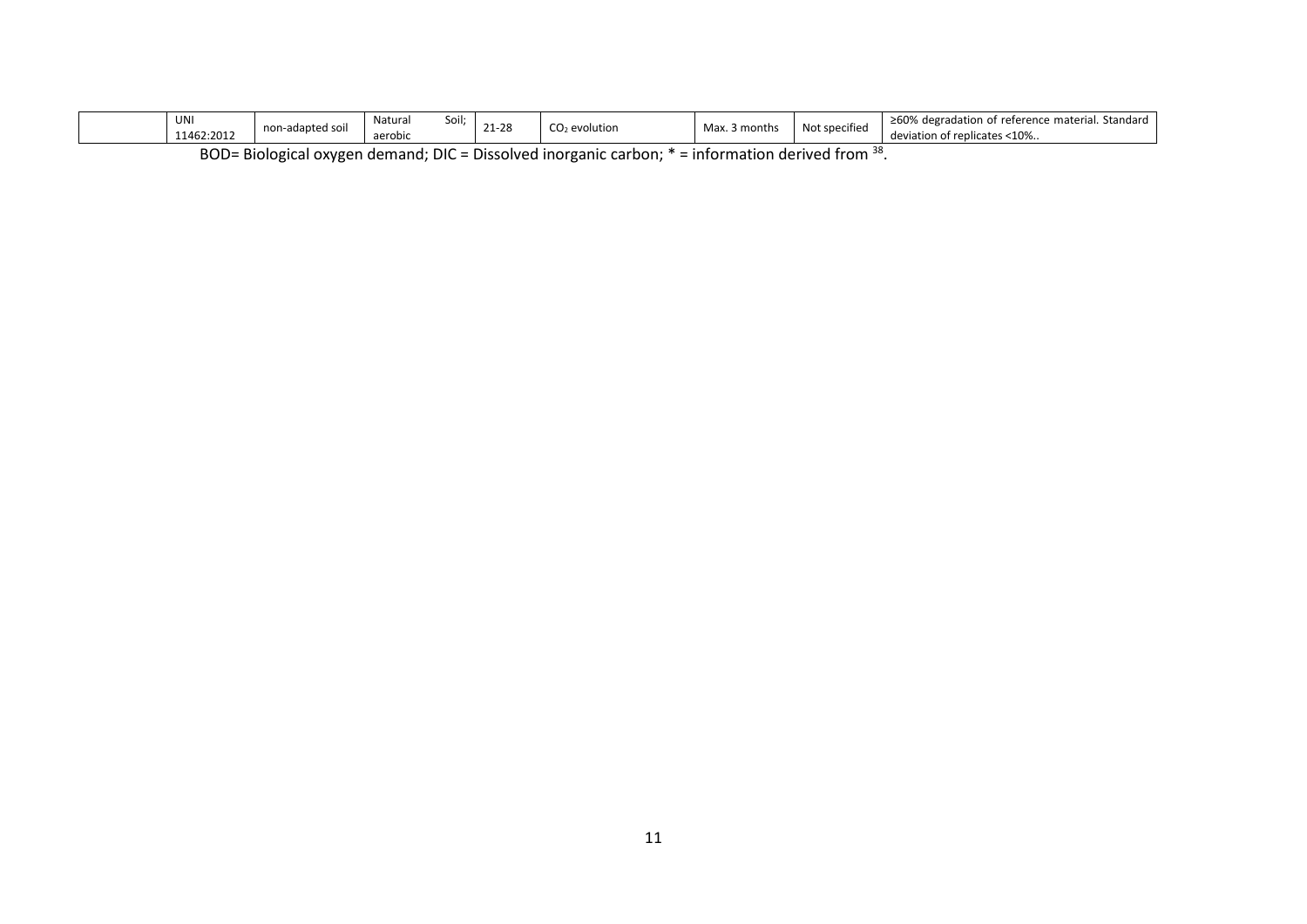# <span id="page-11-0"></span>4. Biodegradation of plastics

### <span id="page-11-1"></span>4.1 Basic chemistry of degradation

The same properties that make plastics an essential commodity in modern day life are also those that cause an environmental problem. Due to their inherent stability, some plastics can remain in the environment for hundreds of years and do not naturally degrade to a large degree<sup>4,39</sup>. By designing the initial polymer more carefully however, the total lifetime (use time and in particular postconsumer use) of a material can be controlled and reduced. Some materials such as parts used in cars or planes, or in the building industry, need to be extremely stable over a long period and are designed to not degrade.

Other materials, however, such as single-use sachets and plastic bags, take-away boxes, plastic cups, bottles and cutlery can have their total lifetime divided into two: the usable lifetime and the degradation lifetime.

**By designing the chemical composition and additives used in single use plastic products, both usable and degradation lifetimes can be controlled to enable rapid biodegradation at the end of the use**.

At the molecular level plastics may be described as a backbone chain built from units (monomers) of mostly carbon.

The functional group (or side chain) of the individual monomer is the main contributor to the differences in the chemical and mechanical properties of plastic. These vary from simple carbon chains (e.g. polypropylene (PP)), to chlorine (e.g. polyvinyl chloride (PVC)) and complex sidechains (e.g. poly(methyl methacrylate) (PMMA)). In terms of biodegradation, the functional group is of critical importance, as some chemical groups and bonds are more easily degraded by biological agents.

The basic driving force of biodegradation is the use of the carbon (C) bound in the polymer as a feedstock for microorganisms to grow. Under aerobic conditions, this reaction can be simply summarised as:

 $C_{\text{polymer}} + O_2 \rightarrow CO_2 + H_2O + C_{\text{biomass}}$ 

Hence, the **biodegradation rate** is usually determined by measuring the amount of CO<sub>2</sub> (carbon dioxide) evolved, or the amount of C<sub>polymer</sub> that has disappeared over time. The theoretical total amount of  $CO<sub>2</sub>$  can be determined from the known input of  $C_{\text{volume}}$ . Most legislation on biodegradability is based on **a percentage of the theoretical CO2 produced over a given timeframe**. When oxygen is not available, methane gas (CH<sub>4</sub>) is also produced which can also be measured.

This description, however, is a considerable simplification of a complex process, and this review aims to describe the complexity of biodegradation and address the challenges of developing an adequate laboratory-based test and subsequent guidance and legislation.

The timescale for biodegradation of plastic material is dependent on many factors, including the composition of the starting material (polymer chain length and strength of interactions, plastic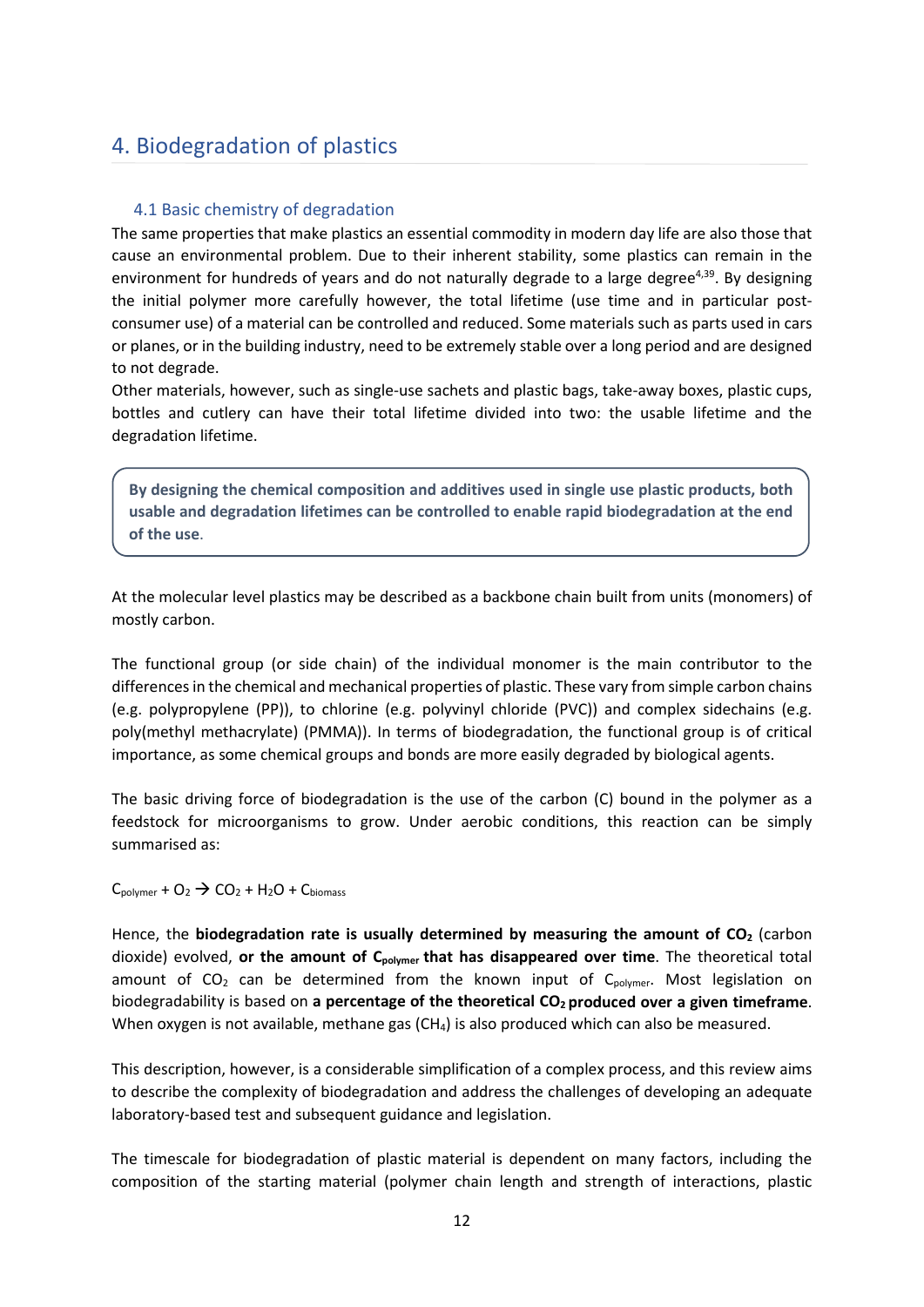formulation and additives), the environment (soil, water, temperature, presence of microorganisms) and the shape of the material (surface area).

As described above, the chemical structure of the plastic influences stability. For example, in water at 25 °C, the half-life of the hydrolysable chemical bond within a polymer can vary from only 4 hours for used in drug delivery applications with which most of us are familiar e.g. common painkillers like paracetamol (poly(ortho ester) polymers) to common polyester bonds (such as used in PET-plastic drinks bottles) that can take 3.3 years. At the other extreme lie the resilient bonds present in various types of Nylon (polyamides) provide an estimated half-life at 83 000 years<sup>40</sup>. Technically, these polymers can, in theory, still be classed as biodegradable as they will *eventually* degrade. The speed of these chemical reactions will vary with by environment and can be increased by the addition of catalysts.

### <span id="page-12-0"></span>4.2 Stages of degradation

Generally, biodegradation occurs in three stages:

- 1. *Abiotic-deterioration and biotic-deterioration*
- 2. *Biofragmentation*
- 3. *Microbial assimilation and mineralisation*

**Figure 1** summarises the processes occurring at **(a)** each of the three main stages of biodegradation. and (b) their corresponding gas development phases. Analysing gas development of  $CO<sub>2</sub>$  and CH<sub>4</sub> gives an indication of activity of the microorganisms. **(c)** Methods of testing the progress of. biodegradation: loss of mechanical properties serves as a quantitative indicator of bio deterioration during early lag phase., visual inspection is used for qualitatively detecting changes in features and signs of disintegration (inspection under microscope can estimate microbial attachment) and mass loss is a quantitative approach that correlates with gas evolution- insensitive during early stages but can indicate bio assimilation at a later stage.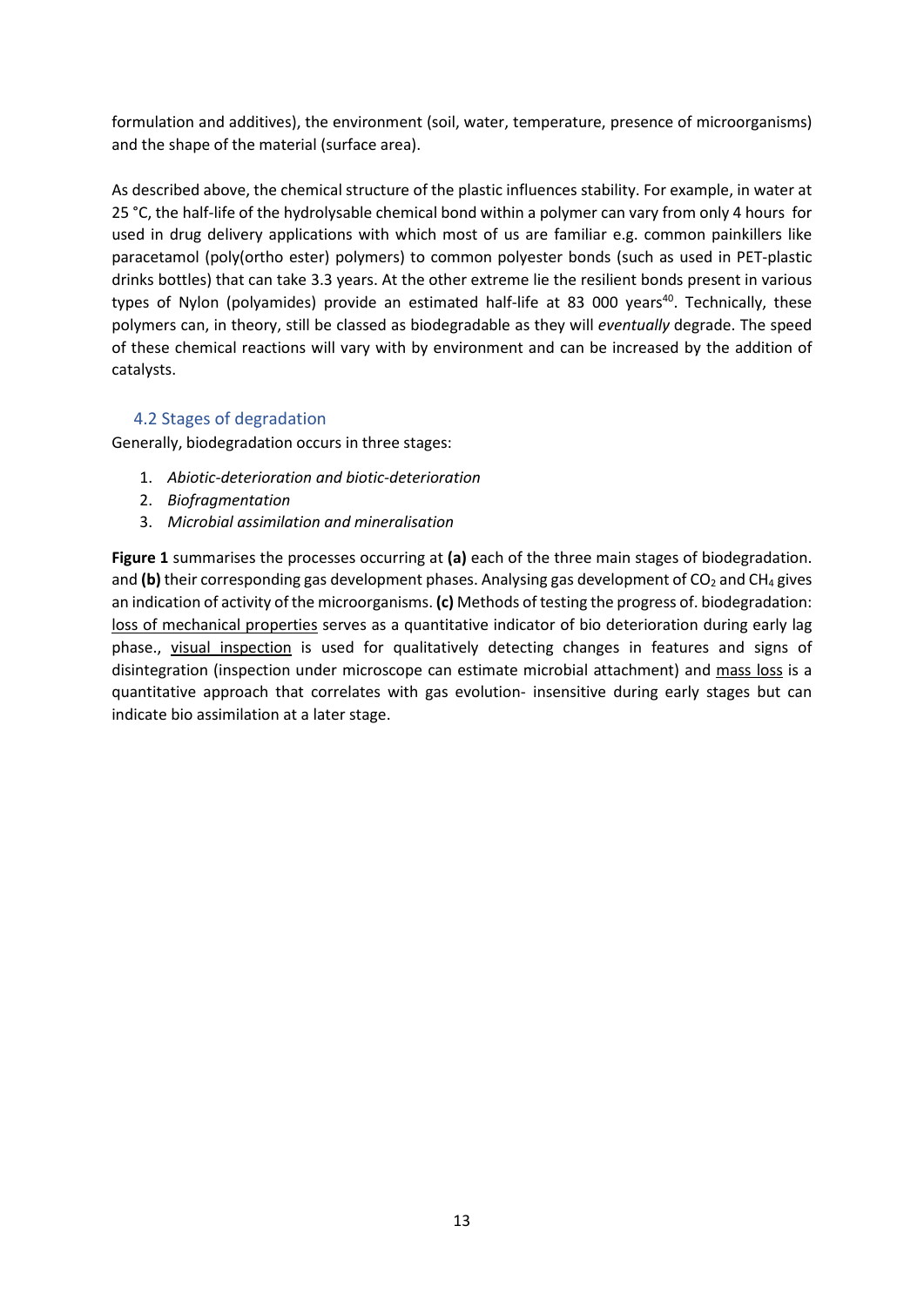*Figure 1 – Biodegradation summary*

#### a **Stage I Stage II Stage III Biodeterioration Biofragmentation** Microbial assimilation & mineralisation **Degradation products:** Monomers:  $\bullet \times \bullet$ **Surface erosion speed:** Oligomers are broken down to monomers. Fragmentation of polymer into oligomers Affected by These can be assimilated by microbial environmental factors, with smaller molecular weight. Makes the organisms into biomass,  $CO<sub>2</sub>$ , H<sub>2</sub>O and polymer more vulnerable enzyme activity, and to biopolymer characteristics. degradation by enzymes other metabolic products. Yeast **Fungi Bacteria** Polymer thickness **Environment Plastic Enzymes** Presence of microbes is CH. Microorganisms: essential for secretion of Bacteria, fungi, yeast naturally occurring in Oligomers = polymer fragments: enzymes to act on the Enzymes can degrade oligomers at all the environment capable of secreting **Microbes** polymers surface. points, or at fragment ends only. Some enzymes that aid in breakdown of the functional groups are more susceptible to polymers to monomers- use them as Plastic: Polymer material as formulated by enzymatic degradation than others, and feedstock and produces a variety of manufacturer. Can contain additives. degrade faster. metabolites e.g.  $CO_2$ , H<sub>2</sub>O, CH<sub>3</sub> **Biodegradation phase** Plateau phase Lag phase b  $\mathbf{C}$ Loss of mechanical properties

Visual inspection and mass loss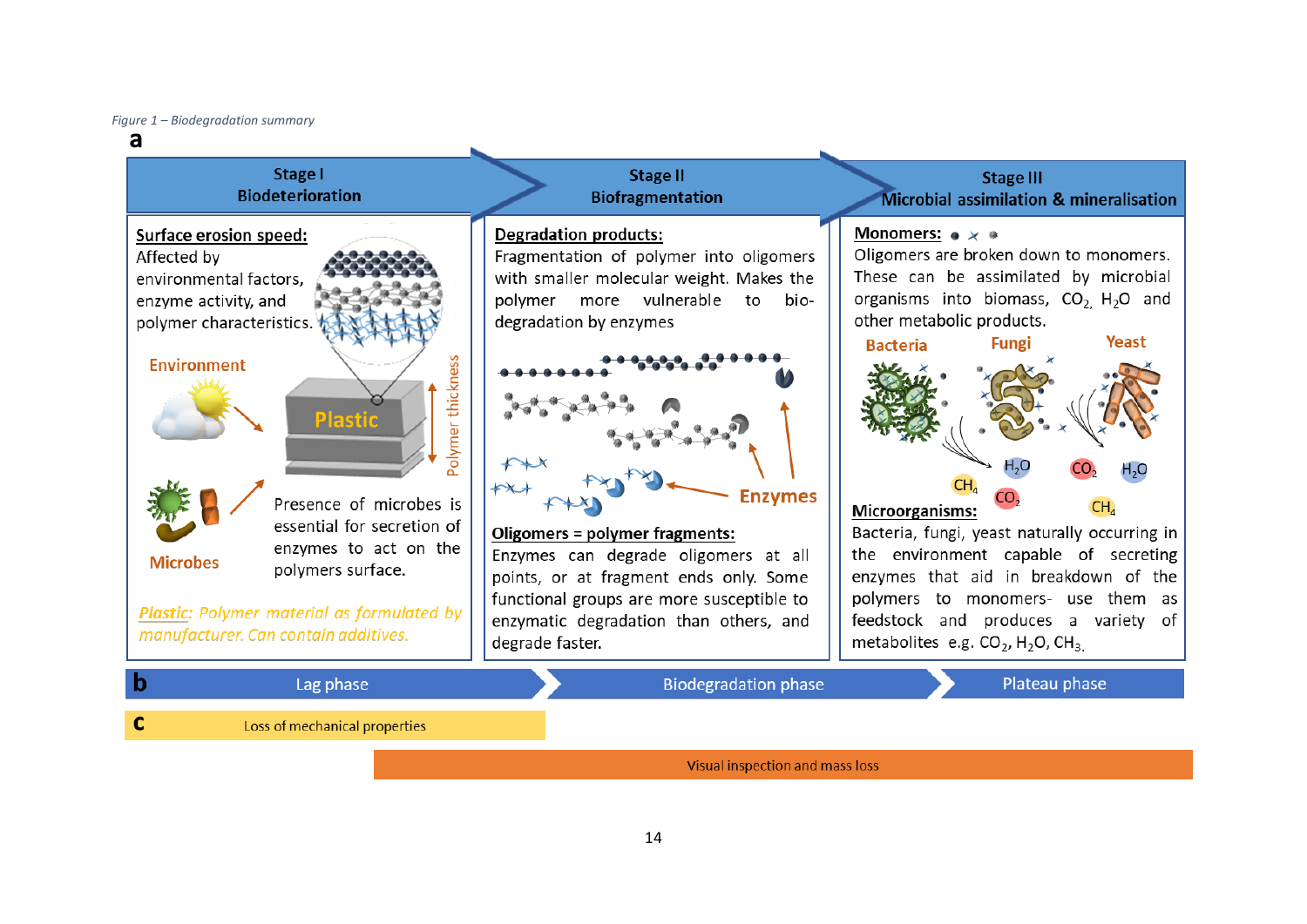### <span id="page-14-0"></span>**Stage 1: Abiotic-deterioration and biotic-deterioration**

This is the initial stage at the end of the plastics useable lifetime where the plastic begins to lose its physical and structural properties. It can be tested quantitatively by changes in the tensile and elastic strength and brittleness of the material.

Most initial degradation mechanisms can be considered *abiotic*, as they involve physical and chemical actions but not biological actions. They are a combination of several factors $41$ :

- Mechanical degradation: Physical forces acting to damage plastic. Compression, tension and shear forces such as air and water turbulence, snow pressure, animal tearing etc.
- Light degradation (also referred to as photo-degradation): UV-radiation from the sun (or artificial light source) initiates chemical reactions to destabilise polymers.
- Thermal degradation (thermooxidative): Exposure to heat influences the organised framework of polymers.
- Chemical degradation: Exposure to chemicals such as atmospheric pollutants or agrochemicals can lead to a breakdown. Oxygen in the atmosphere is one of the most important factors to oxidative degradation of polymers, and dependent on the type of plastic, can disrupt several types of chemical bonds.

*Biotic*-degradation is defined as the breakdown of the polymer from the action of biological reagents i.e. enzymes from microorganisms.

Often, both the abiotic and biotic mechanisms act synergistically to break down a polymer, but many plastics are inherently *biologically un-reactive*. These rely on the initial abiotic (mechanical) degradation to facilitate the next stage of biodegradation and may require other reagents (see below in section 5 for further discussion regarding additives) to speed up chain reactions of fragmentation<sup>42</sup>. Once a polymer is broken into smaller fragments (oligomers) it is often more vulnerable to biotic degradation as described in Figure 1.

In plastic degradation studies, heat exposure and UV-light is frequently used at exaggeratedly high levels to speed up the mechanical abiotic degradation before testing the biodegradation time scale. This artificial pre-treatment can vary between studies and affects the final results. Unfortunately, Exposure to conditions found in nature means a study would take years to complete.

**In order to keep testing cost-efficient and not be a hindrance for the development of new products, pre-treatment - the exposure to artificially high mechanical degradation - is necessary, but is lacking standardisation.** 

The rate of the initial breakdown also depends on many other factors including (but not limited to) the polymer chain length, crystallinity, molecular weight distribution, the size, shape and geometry of particle, the surface porosity, pore size and distribution, pore geometry and water diffusivity in the polymer matrix – all of which are function of the polymer's manufacturing process. These factors will not be discussed here, but are covered in great detail by Colwell *et al*. (2017), where mathematical models for degradation calculations are also reviewed<sup>40</sup>.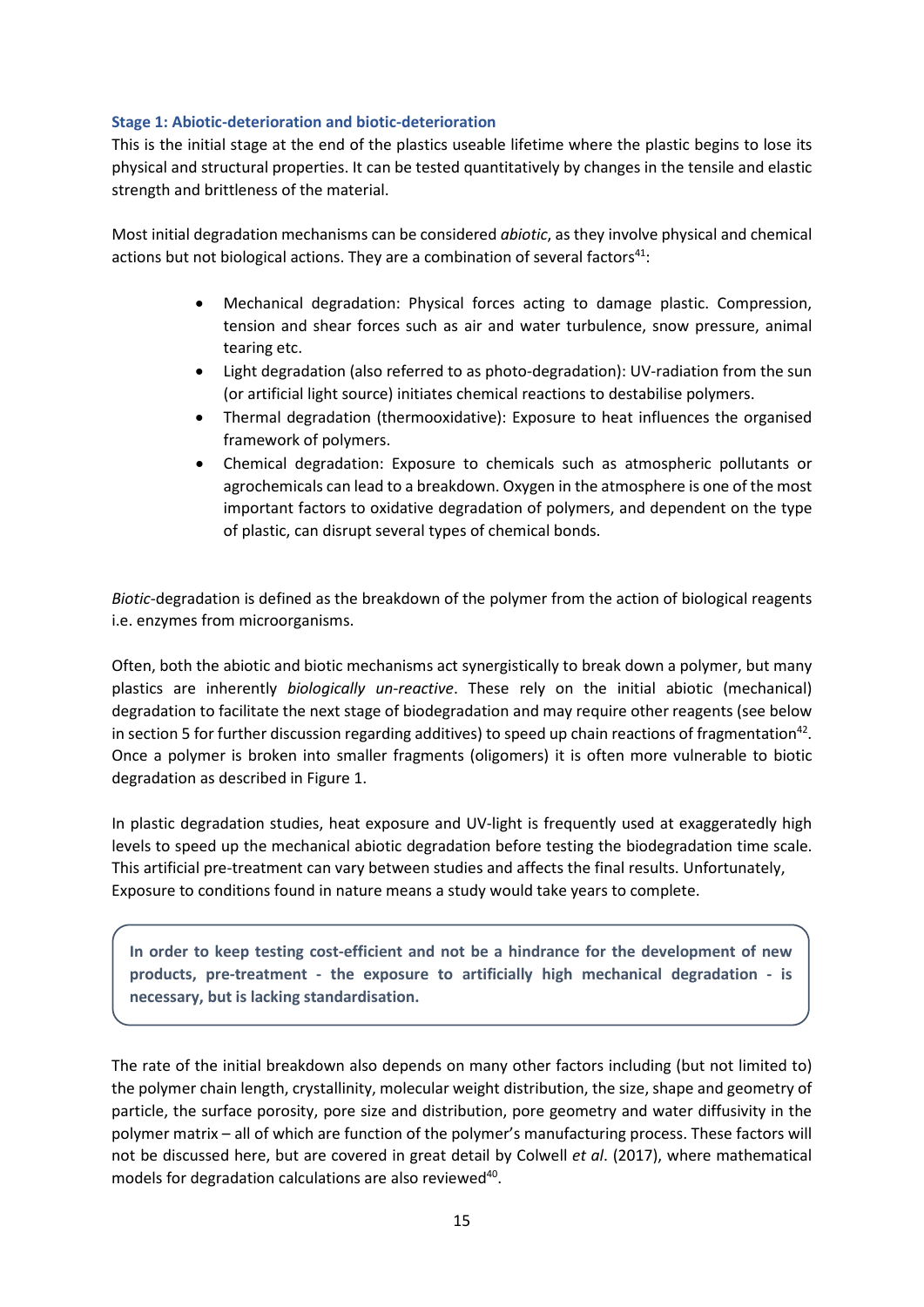### <span id="page-15-0"></span>**Stage 2: Biofragmentation**

As mentioned, once a plastic polymer fragments into shorter chains (oligomers), it becomes more vulnerable for enzymatic (ie bio) 'attack'. The bioavailability of the material increases as it is both physically and chemically more accessible to the action of microorganisms and the enzymes secreted by the $m^{40}$ .

The enzymes can be released to their surrounding environments by microorganisms to work directly on the polymers, or the microorganisms may rely on abiotic factors to break the polymer into sufficiently small pieces to allow them to enter the cell to be hydrolysed by internal enzymes<sup>42,43</sup>. The rate of breakdown depends on the nature of the polymers. Linear non-reactive fragments will be harder for the enzymes to access and disrupt, compared to polymers with several functional groups that present a handle for the enzymes to act on.

Another rate-determining factor is the quantity of enzyme available, which in turn depends on the microorganisms present. This is further discussed below, but put simply, the more microorganisms that can degrade the plastic, the faster it will degrade. Several studies suggest that bioaugmentation (addition of more microorganisms) targeted to enhance the rate of biodegradation and a range of microbial hosts have been identified as of degrading plastics such as PLA, LDPE, PET, and several other polyesters<sup>44–48</sup>.

The fragmentation stage can be difficult to assess in a quantifiable manner and is mainly tested for by **visual inspection** such as microbial attachment to plastic fragments, or by mass loss. The visual inspection typically requires a microscope and computational analysis to avoid bias.

As more polymers are hydrolysed, gases begin to develop and can be detected and quantified to indicate the final stage of degradation.

One major problem is that the mechanical breakdown of plastic while leaving the polymer more vulnerable to microbial degradation, can also result in the formation of potentially non-degradable micro-fragments known as micro plastics<sup>12</sup>. Problems associated with microplastics are further discussed in Section 6.

**It is important that the degradation process does not stop at fragmentation as this results in accumulation of microplastics.**

### <span id="page-15-1"></span>**Stage 3: Microbial assimilation and mineralisation**

This stage can be viewed as the microorganism "eating" and "digesting" the polymers for their own growth and energy needs.

The final stage of biodegradation is the assimilation of the monomers into a microorganism to generate cellular biomass and carbon dioxide or methane depending on availability of oxygen (effectively air). Conditions with plenty of oxygen are described as aerobic, limited oxygen as anoxic and no oxygen as anaerobic). The rate of this stage can mostly be quantified by measuring gas evolution, or if a reaction is performed in a bioreactor, by increases in biomass of the chosen microorganism<sup>4</sup>.

Some microorganisms (e.g. fungi) cannot metabolise plastics under anaerobic conditions, while other microorganisms *require* anaerobic conditions<sup>49</sup>. Aside from oxygen, other environmental factors will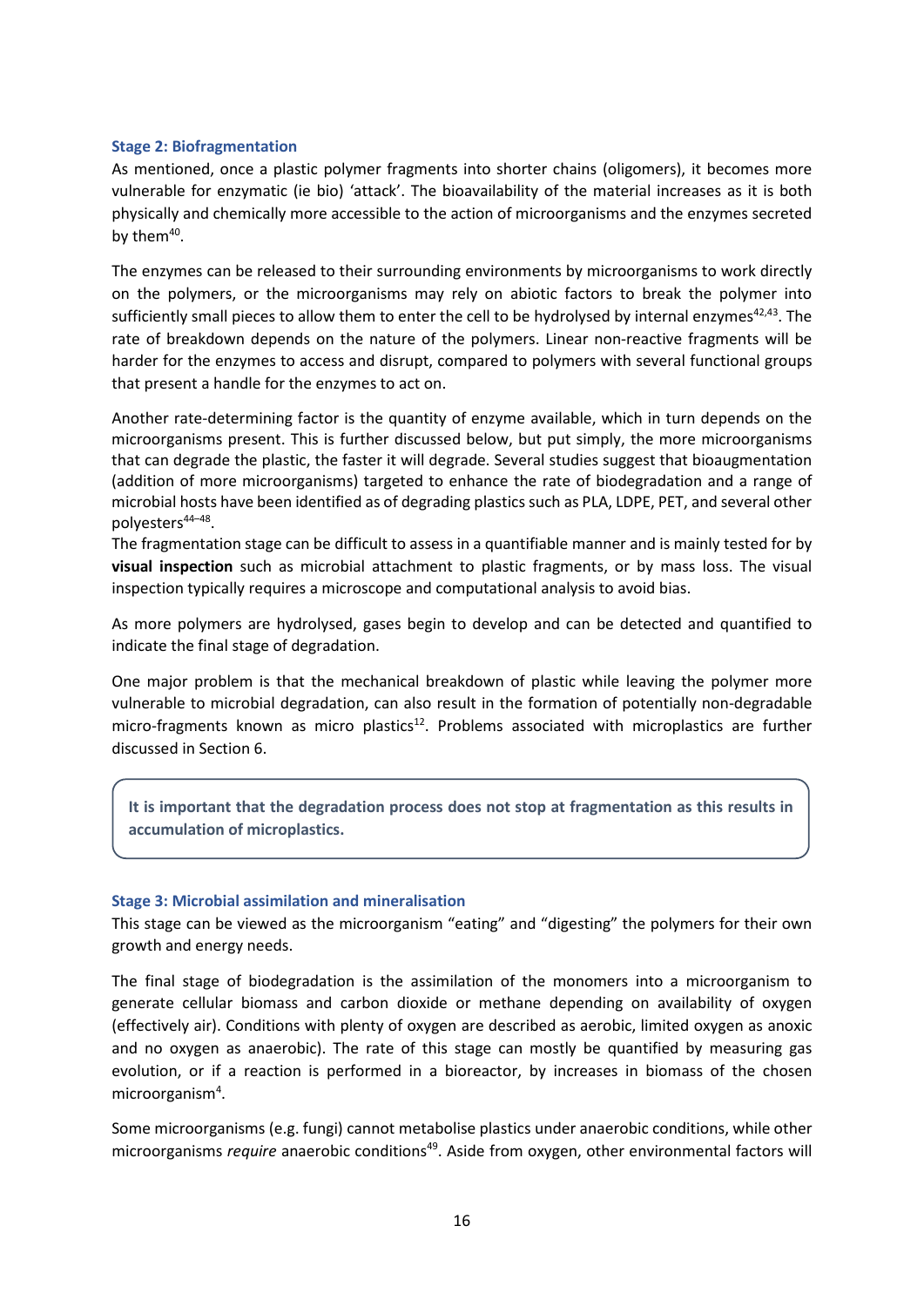affect both fragmentation and microbial degradation rate, such as pH, temperature, moisture content etc.

**The microorganism and environmental conditions at the final degradation site can vary greatly and influence the rate of biofragmentation of a plastic.**

Table 5 summarises some of these factors and their challenges in different environments.

| <b>Environment</b>           | Degradation                                                                                                                                                                                                                                                                                                                                                                                                                                                                                                                                                              |
|------------------------------|--------------------------------------------------------------------------------------------------------------------------------------------------------------------------------------------------------------------------------------------------------------------------------------------------------------------------------------------------------------------------------------------------------------------------------------------------------------------------------------------------------------------------------------------------------------------------|
| Fresh water<br>or salt water | Plastic floating on the surface is exposed to moderate temperatures, UV light and<br>oxygen from the air <sup>50</sup> . This may speed their abiotic degradation.<br>In deep waters photodegradation and thermooxidative degradation are reduced<br>due to UV availability and oxygen supply limitations and relatively low<br>temperatures <sup>51</sup> .<br>The hydrolysis rate of polymers in saltwater is affected by lower microorganisms<br>concentrations <sup>52</sup> , and dependent on the ability of the organisms to stick to the<br>polymer surface.     |
| Soil                         | Plastic buried in the soil is not exposed to UV rays from the sun necessary to<br>photodegradation initiating further degradation <sup>53</sup> . Some studies suggest that the<br>photodegradation is a chain reaction and the degradation can continue in polymers<br>in the ground after exposure to UV-light <sup>54</sup> .<br>Degradation results from the action of naturally occurring microorganism, which<br>can vary for different soil types <sup>8</sup> .<br>In deeper parts of soil anaerobic conditions limit thermooxidative degradation <sup>7</sup> . |
| Landfill                     | Limited availability of UV light and oxygen. Dark and anaerobic environment<br>decreases the photodegradation and thermooxidation rate <sup>55</sup> . Anaerobic conditions<br>will favour the production of methane along with carbon dioxide. As a greenhouse<br>gas methane traps 28-fold more heat per unit mass than carbon dioxide.                                                                                                                                                                                                                                |
| Composting<br>facilities     | Plastic is degraded by customised cocktails of microorganisms under optimised<br>conditions <sup>57</sup> .<br>Bacteria preferably digest soluble nutrients, and most plastics are non-liquid <sup>58</sup> .<br>Plastics are deficient in essential elements (e.g. nitrogen, potassium, phosphorous)<br>which are necessary for bacterial metabolism. This creates a need to add fertilisers<br>in order to facilitate the degradation process <sup>43</sup> .                                                                                                          |

*Table 5 – Summary of environmental factors affecting the rate of microbial assimilation of plastics.*

The rate of degradation is dependent on the number of cells available to degrade the material<sup>59</sup>. This, in turn, depends on the environment where the plastic ends up after its usable lifetime, i.e. the final degradation site of the material. This can vary from a landfill site or a waste-treatment plant to the natural environment such as waterways (both freshwater and saltwater) or hedgerows.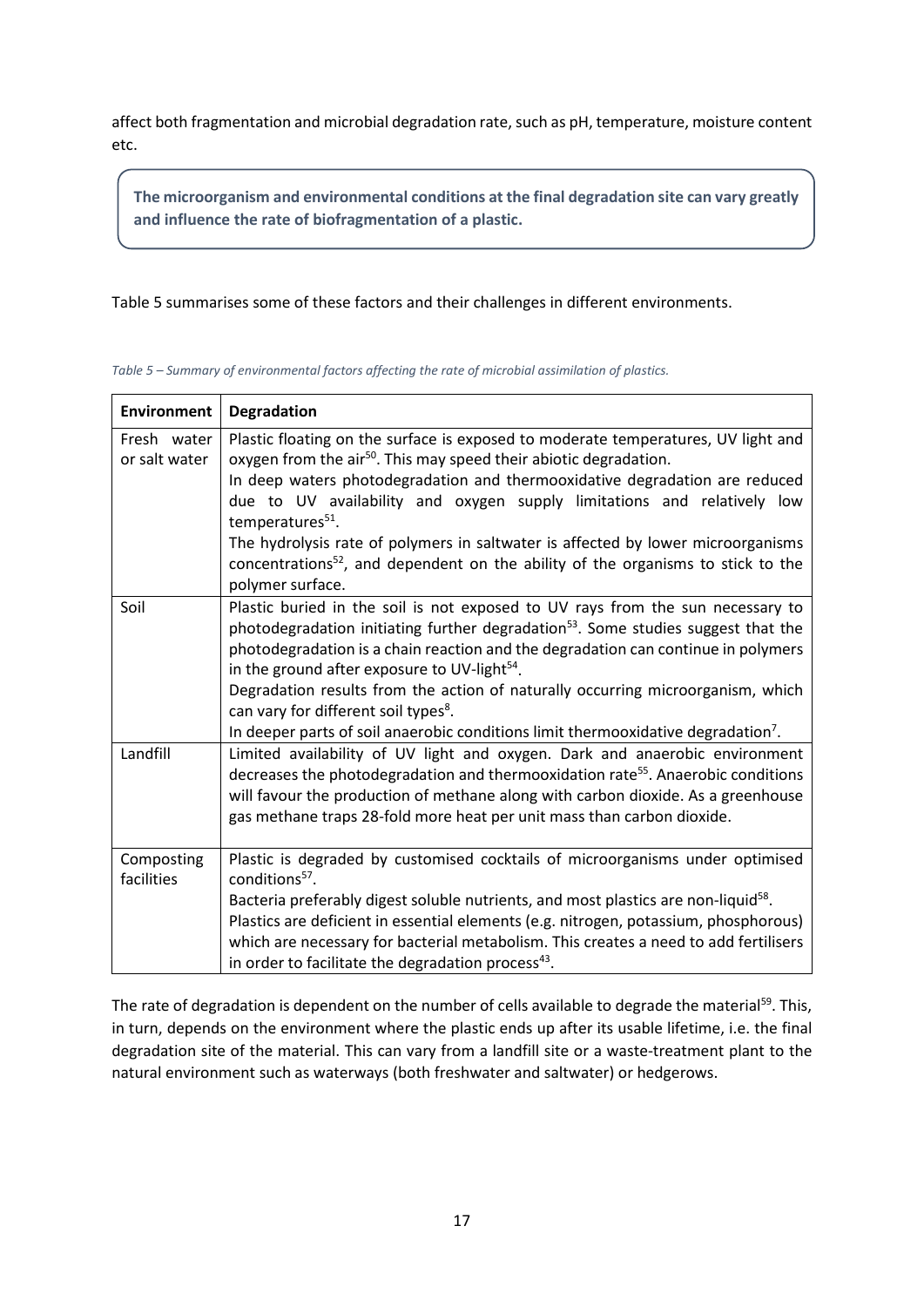**A varied blend of active microorganisms is more likely to facilitate rapid biodegradation of environmental plastics compared a single type of microorganism.** 

In an external, uncontrolled environment, whether "natural" or "man-made", a mixture of different species of bacteria, yeast or fungal organisms are present and may work synergistically to speed up degradation processes. However, in a laboratory setting, the organism cultivated in a bioreactor to breakdown plastics can vary from a single type of microorganism to an inoculum from wastewater sludge or compost soil.

A study aiming to identify PLA degrading bacteria from manure compost succeeded in isolating four different strains capable of using PLA as a single carbon source<sup>45</sup>. While this indicates that plastic degrading bacteria may be present in many environments, it also required several rounds of selection to isolate them from a nutrient-rich manure source. This highlights that most naturally occurring organisms will have a preference for more easily degradable carbon sources present in the soil before the breakdown of plastic becomes a necessity for bacterial survival. It also cannot be expected that a microorganism used in a biodegradation study will be prolific at the final degradation site for the plastic material.

**For plastic ending in open uncontrolled ecosystems, degradation depends on the type and concentration of microorganisms present. Standardisation of the types of organisms (single and mixed) is lacking.**

**If the plastic is the only carbon source available for microorganism growth a lab test may show a higher rate of degradation compared to an unmanaged open environment where several other carbon sources may be available, and preferential, for the microorganisms.**

### <span id="page-17-0"></span>4.3 Comments on the complexity of biodegradation

### *Biodegradation vs mechanical, abiotic degradation*

Not all plastics degraded in the environment are biodegradable. In many cases, biodegradable plastics are confused with polymers being degraded in the environment under different physical conditions. Both cases are classified under the broader category of environmentally degradable polymers<sup>60</sup>. According to ASTM and ISO, there are three main classes of environmentally degradable plastics:

- *Degradable plastic*.
	- $\circ$  Significant changes in the polymers chemical structure leading to a loss of some of its properties. The decomposition is triggered by specific environmental conditions, excluding the naturally occurring microorganisms. The end product is very small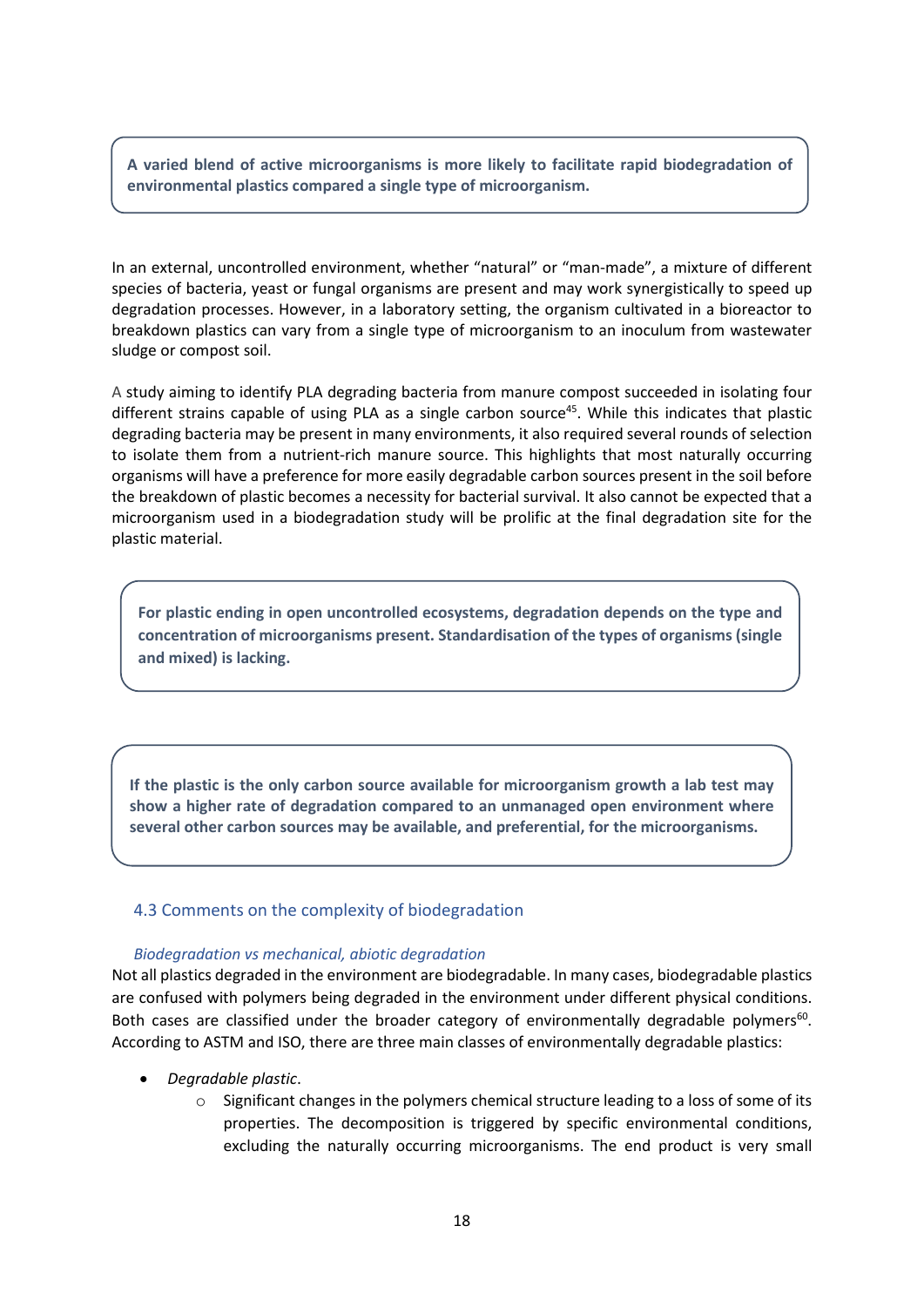fragments of plastic (microplastic). The effect of the accumulation of microplastic in nature and the risk of it entering the food chain is discussed in Section 6.

- *Compostable plastics*
	- o Decomposition results from biological processes, involving customised mixtures of microorganisms. Compostable plastics degrade to carbon dioxide ( $CO<sub>2</sub>$ ), water and inorganic compounds without leaving traces of visually distinguishable or toxic residues, but require controlled conditions.
- *Biodegradable plastic.* 
	- $\circ$  The decomposition process is carried out by naturally occurring microorganisms such as bacteria, fungi, and algae. The material should be fully assimilated, leaving no residues in the natural environment.

**It is necessary to clearly distinguish between the different degradation pathways and so make the appropriate waste route obvious to the consumer/final user.**

It is obvious that plastic that degrades into microplastics should be prevented from entering landfills or waterways, as the incomplete degradation process leads to accumulation of highly mobile microplastics in the environment $61$ .

### *The rate of deterioration (stages 1 and 2) will differ from the rate of assimilation (stage 3)*

The focus of current standards framework focuses on the rate at which a polymer becomes assimilated (stage 3) rather than the rate at which the polymer loses its mechanical properties (stages 1 and 2), see for example ISO14855.1:2012. *Determination of the ultimate aerobic biodegradability of plastic material under controlled composting conditions – Method by analysis of evolved carbon dioxide.* This poses some problems for oxo-biodegradable plastics. The later stages of biodegradation for even highly oxidised polyolefins occur at a much slower rate than for the benchmark of cellulose which is more rapidly assimilated by microorganisms. Alternative legislation circumventing this can be found in the French Standard: AFNOR-AC T51-1808. *Assessment of oxo-biodegradability of polyolefinic materials in the form of films*<sup>62</sup>.

**Standards relating to defining how rapid a material biodegrades should take into account both the rate of initial degradation and fragmentation, as well as the final bio-assimilation.**

For some applications, such as crop propagation films in agriculture, the deterioration rate can be of greater importance than the rate at which a material is fully assimilated<sup>62</sup>. This will be especially important depending on the application of the material, and the most likely final degradation site<sup>63</sup>.

A variety of standards is required dependent on the timescale of degradation. For instance, single-use materials such as perishable food packaging should not need a lifetime much longer than that of the food it contains (for example ten-fold longer). Other materials such as carrier bags or plastic cups would need a slightly longer lifetime as to not start degrading while being held in storage but still degrade rapidly and fully after release into the environment.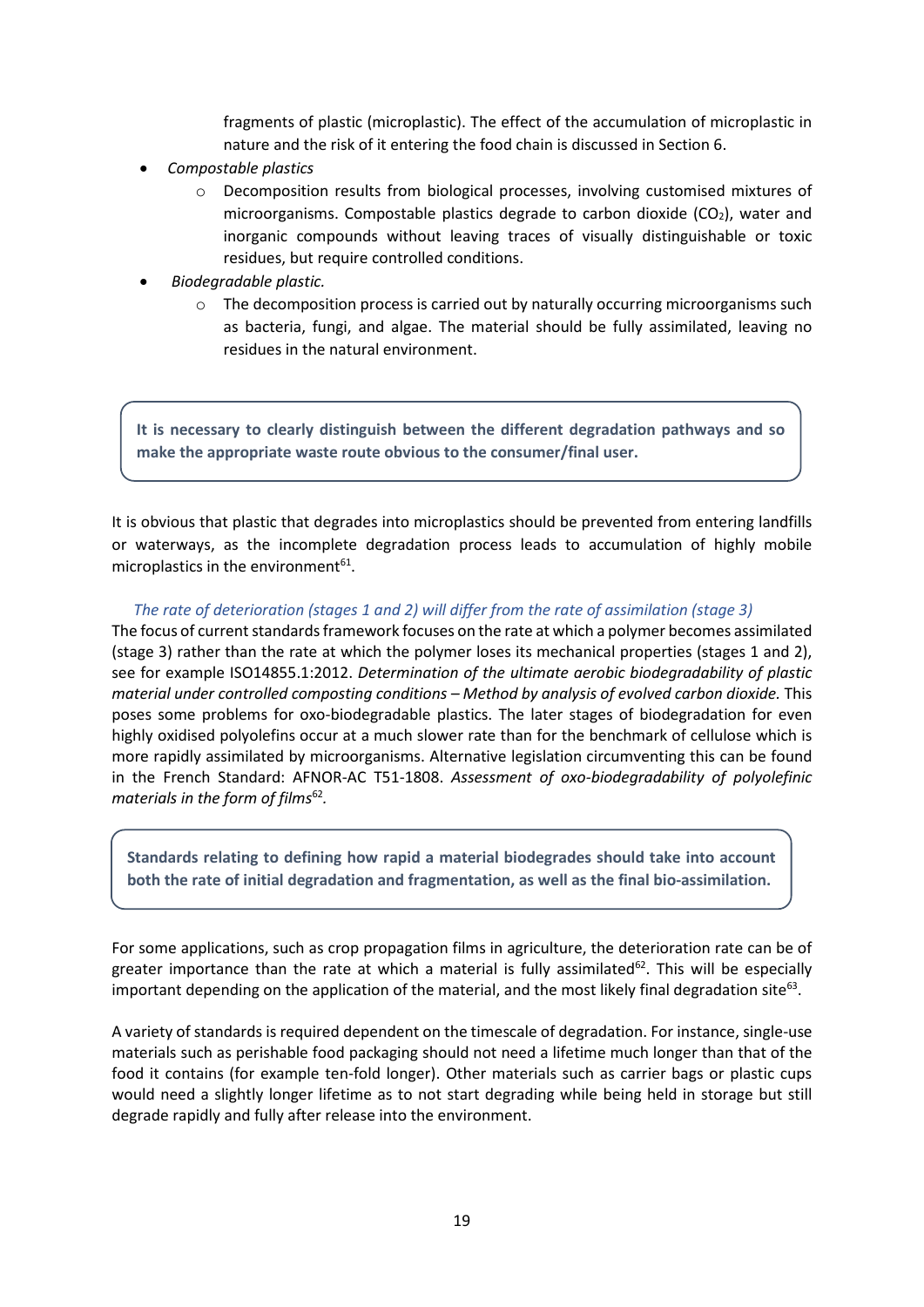**Different levels of biodegradation rate and standards should be implemented depending on the expected lifetime of a product.**

### *Physical form affects biodegradation*

As biodegradation reactions mainly occur on the surface of a plastic, the ratio of the surface area to total volume is one of the most significant factors determining the rate of biodegradation.

The rate of degradation increases with the available surface of polymer<sup>59</sup>. For example, in one study the maximum rate of fo degradation was measured to be 97 mg C<sub>polymer</sub> per day. However, the study was carried out using finely milled, pure, virgin polybutylene sebacate. The authors recognised the limitations of applicability of their data for plastics not in nano-particulate form. The rate of degradation of real plastics in real environments is likely to be considerably lower.

### *Testing recycled plastics*

**If a product is to be classified as biodegradable, the testing thereof should be done on the product in its final form, not the raw polymeric starting material.**

Plastic recovery and recycling should be part of any plan to tackle plastic waste. Recycled plastic is typically lower quality plastic consisting of dozens of types of different polymers with multiple contaminants due to the practical and economic restraints of sorting waste.

The biodegradability of material generated from recycled plastics, and not just virgin plastics, could be further characterised and investigated, as currently, very little information is available on the degradation of recycled plastics<sup>64</sup>. As these plastics often consist of a blend of polymers and may have had stabilisers and other reagents added during the recycling process, the variety of interactions within the components of recycled plastic is considerably more complex than that of plastics generated from virgin material40. Some information is available on the abiotic degradation of some of these mixed blend materials, suggesting that they are more stable against photo- and mechanical degradation than virgin plastic. This will slow down the rate of biodegradation. Likely the slower initial stage is due to the presence of anti-ageing additives and stabilising reagents making different types of polymers compatible $62,65$ .

**Environmental pollution of plastics is not likely to consist of one type of polymer. Testing of biodegradability of mixed plastic waste within mixed populations of microorganisms is more likely to mimic a real-life-scenario than testing at the discrete levels.**

### *Metrology for (bio)degradation*

Methods for quantifying the degradation of plastic materials can vary between studies and can make the comparison of results problematic. Additionally, some of the testing methods require a stricter laboratory set-up, challenging the mimicking of a natural environment. Table 6 below summarises the different methods of measuring biodegradation and comments on the issues for each.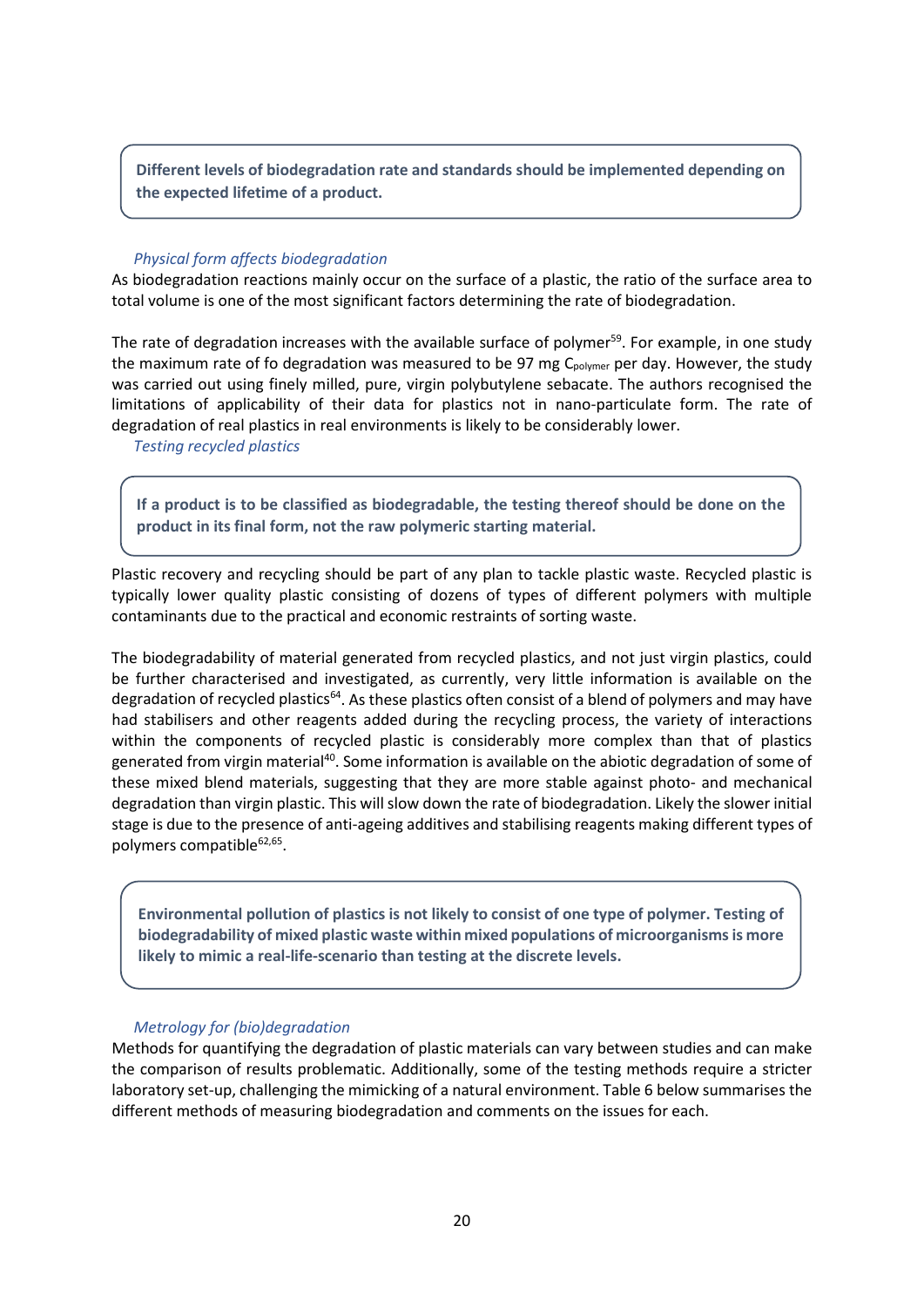*Table 6 – Summary of metrology methods for degradation of plastics.*

| <b>Method</b>      | <b>Comments</b>                                                                          |
|--------------------|------------------------------------------------------------------------------------------|
| Visual inspection  | Highly subjective, and should be performed using automation and validated                |
|                    | software.                                                                                |
| Mass loss          | The simplest method to determine loss of material. Only possible with larger             |
|                    | pieces of plastics at the earlier stages of degradation and does not account for         |
|                    | the fate of the lost material (eg assimilated by microorganisms or abiotically           |
|                    | degraded to microplastic)                                                                |
| formation<br>Gas   | Aerobic conditions should allow complete conversion to CO <sub>2</sub> . Fully anaerobic |
| dioxide<br>(carbon | conditions will result in the formation of a $CH4 / CO2$ mixture. Environmental          |
| and/or methane)    | conditions are likely to be neither fully aerobic or anaerobic. This method also         |
|                    | does not account for the final fate of any additional components of the                  |
|                    | material such as additives which are not converted to carbon dioxide or                  |
|                    | methane                                                                                  |
| Biomass growth     | Only useful when the plastic is the only carbon source in highly controlled              |
|                    | environments.                                                                            |
| Soil analysis      | A more expensive and time-consuming analytical method to account for the                 |
|                    | fate of any additives or microplastic generation that may also be generated.             |

The theoretical yield of carbon dioxide can be calculated based on the known amount of plastic (and therefore carbon) used in a study. However, this does not necessarily take into account changes in enzymatic activity. Some enzymes are more likely to breakdown polymers towards biomass accumulation rather than carbon dioxide development, especially under varied oxygen availability. One study found it was possible to generate LDPE-based material that almost completely biodegraded in soil within two years with a very low risk of plastic fragments remaining in soil indefinitely<sup>66</sup>. After two years of biodegradation experiments, the carbon was overwhelmingly converted to carbon dioxide and only a small amount converted to new biomass<sup>66</sup>.

While the majority of a material may be found to degrade and be converted to carbon dioxide or methane within a reasonable timeframe, thereby passing the requirement for biodegradability, the remaining material may persist in the environment as plastic or microplastic and be unaccounted for.

**Ideally, though not always practically possible, the fate of all of the plastic material should be accounted for in a biodegradation study (including additives).**

### *Variation in testing*

Current testing methods for biodegradability, outlined for marine and wastewater environments as outlined in Table 4, are insufficient as they lack standardisation. This leads to difficulties in comparing research results for plastic biodegradability by different investigators, thus making the consensus for biodegradability time scales hard to identify. Some of the issues between testing methodologies are identified below:

### General conditions

- o Temperature ranges (15-55 °C).
- o Incubation times (3-24 months).
- o Sources of microorganism inoculum.
- o Oxygen conditions.

### Plastic form

o Particle sizes and sources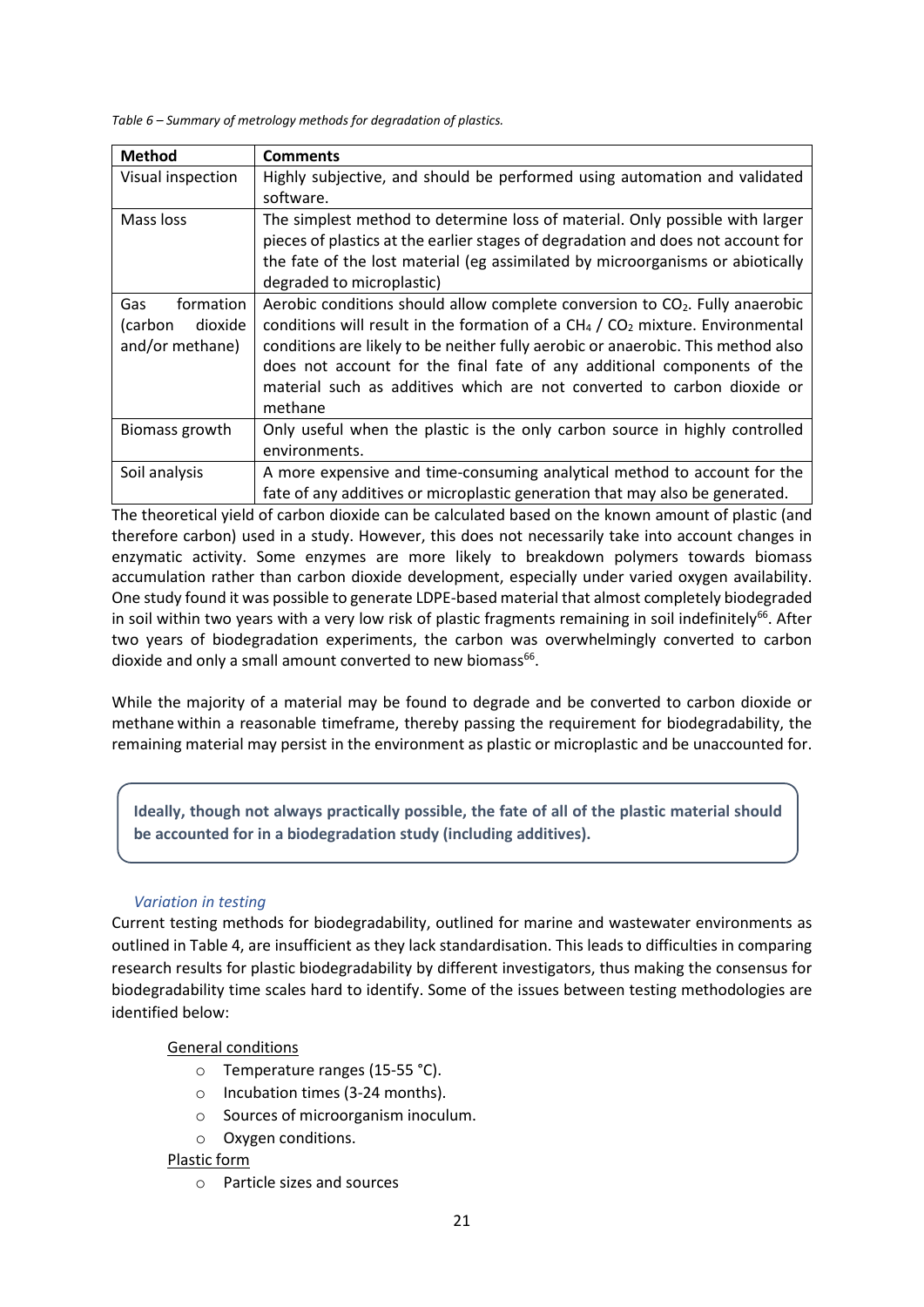- $\circ$  Origin of plastic i.e. newly produced material, used as appropriate (end of a lifetime) or removed from the environment (e.g. recovered from the sea).
- o Pre-treated (e.g. with heat or light).

### Validity criteria

- o Percentage degradation (can vary from 60 90 % degradation).
- $\circ$  CO<sub>2</sub> production limits.
- o pH stability.

### Measurement type (also further discussed below)

- o Visual (open to interpretation or requiring microscope and standardised analytical software).
- o Gas production (requiring appropriately validated equipment).
- o Monitoring of biomass if the plastic is the only carbon source.

**Methods for testing biodegradability should (as far as practically possible) be standardised and validated to allow for comparison between different types of plastics degradability as investigated by different laboratories.**

### *Laboratory conditions compared to unmanaged ecosystems*

A laboratory-based test is far more controlled than real-world scenarios. Plastic may show good degradation qualities within the laboratory setting, but fail to degrade appropriately in a natural environment due to lack of an appropriate microorganism, or changing conditions at the final degradation site. Conversely, plastics having their biodegradability assessed outside the laboratory cannot be as carefully measured and may, therefore, fail criteria for biodegradability.

Harrison et al. (2018) discuss this issue, stating that even when biodegradation within a given environment has been partially demonstrated, many investigators still regard long-term (complete) biodegradation as an unresolved issue<sup>4</sup>. They mention that standards and specification often include a warning on the need for additional corroborative studies to demonstrate an acceptable degree of biodegradability in the open environment. However, no standards appear to give any guidance on how that corroborative work should be completed.

It is vitally important that standards based on laboratory conditions do not incentivise the development of plastics which perform well in tests but do not degrade appropriately in the environment.

**Laboratory conditions cannot mimic a natural, unknown environment and as far as practically possible, a materials biodegradability should be tested both under more controlled, measurable conditions as well as in an unmanaged eco-system.**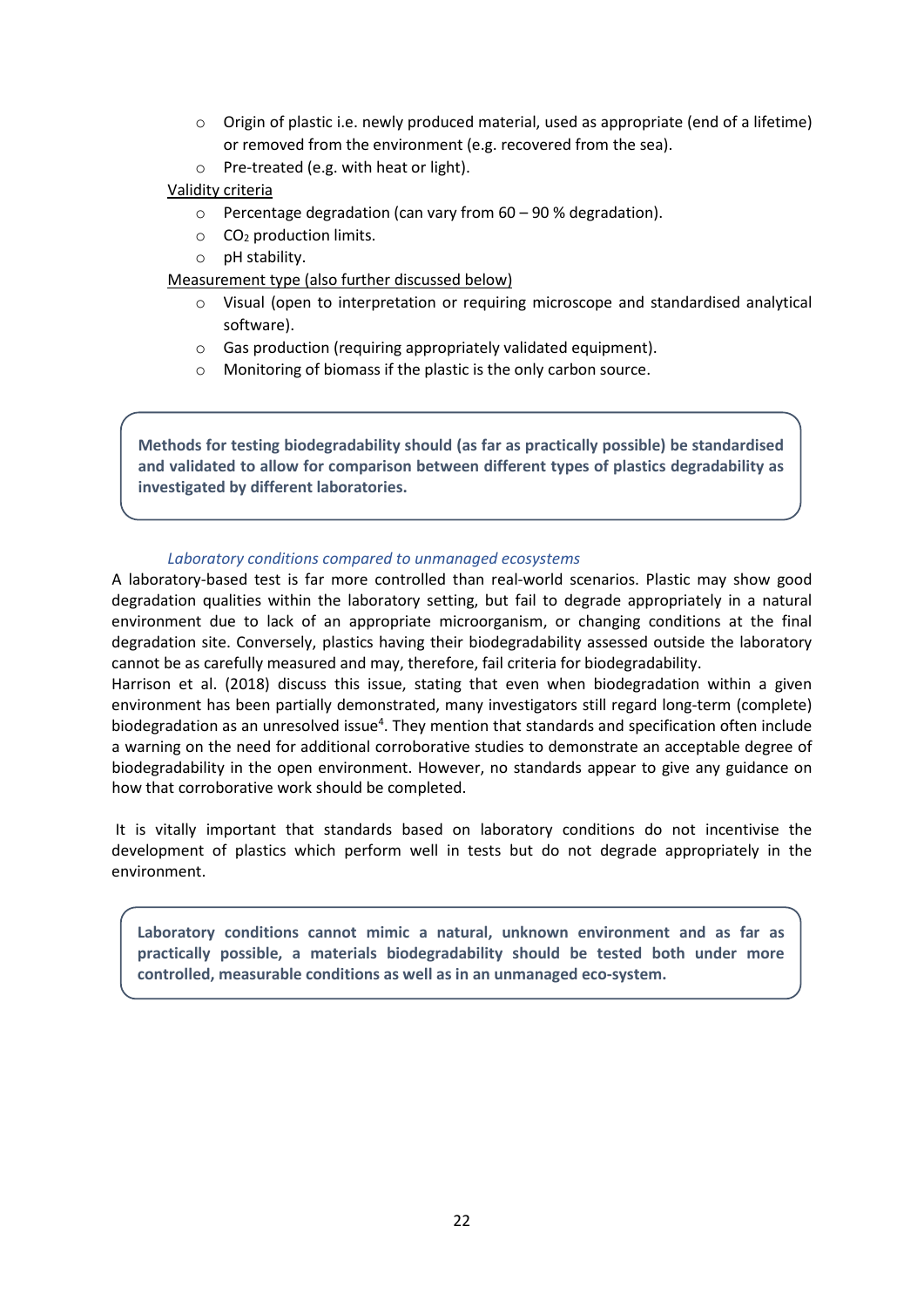# <span id="page-22-0"></span>5. Effect of additives and implications in the environment

In order to enhance their macroscopic properties (e.g. stability, colour, texture), plastic polymers are rarely used in pure form in a product. Additives are incorporated into the product and therefore also released in the environment during degradation<sup>8</sup>. While increasing susceptibility to photodegradation and thermo-oxidation can help stimulate biodegradation of the material, the impact of a product's additive composition<sup>50</sup> on degradation and the final fate of the additives should be considered when conducting research into plastic degradation $67$ .

The lifetime of plastic material can be somewhat controlled by additives like pro-oxidants. Usually, these types of oxo-biodegradable materials have a proprietary formulation and additives consisting of metals salts. These are activated by light (photo-sensitive) or heat (thermal activation) to catalyse abiotic polymer bond degradation. Depending on the composition and concentration of the additives, the timing of activation can be controlled to an extent. The chemical changes in the polymeric structure make the material available for environmental microbes to begin biodegradation, speeding up the breakdown of the material <sup>68</sup>.

Various research has investigated the nature and speed of degradation caused by the abiotic pretreatment of the oxo-biodegradable materials. The majority of these studies are performed under accelerated conditions, mimicking sunlight using UV-lighting and incubation at increased temperatures to initiate mechanical breakdown<sup>54,66,69-73</sup>. These have raised a number of key findings: one finding suggested that one of the main factors controlling the degradation is the type of prooxidant, rather than the actual type of polymer<sup>68</sup>; whilst others have indicated that the length of time the plastics were exposed to radiation had a more significant effect than the intensity of the radiation and that increasing temperature increases the deterioration rate<sup>72,73</sup>. More practical findings suggest that once activated, chemical breakdown by the oxidants will continue even in the dark $54$ . This is a crucial property, as disposed material may well end up buried.

Additives are usually a mixture of metal salts. One study testing thermo- and photo-degradation of LLDPE with the additives cobalt stearate, manganese stearate, or iron stearate found the latter to have the most desirable properties<sup>74</sup>. While most of the metals used in the additives are naturally occurring in small amounts, an accumulation and increase in the concentration of certain additives can potentially become toxic. For example, the above study also found that a high concentration of cobalt slowed down the rate of subsequent bacterial degradation as the cobalt had a toxic effect on the microorganisms<sup>68</sup>. The environmental impact of polymer residues and the risk of the potential accumulation of toxins should be fully investigated and clarified in standards to ensure that product degradation does not lead to negative environmental impacts  $72$ .

**Additives can have a positive effect and increase the speed of biodegradation, but the fate of the additives should be clarified. Accumulation of additives may be harmful.**

Essentially, additives allow for an accelerated mechanical (abiotic) breakdown of plastic. As discussed, this leaves the polymer vulnerable to microbial degradation and is a desirable property for most biodegradable plastic. However, it can be problematic when it also results in the formation of microfragments (microplastics), especially if these fragments are not ultimately biodegradable<sup>68</sup>. Microplastics have begun to accumulate in the environment, and the consequences of this are not fully yet understood. This is further discussed in section 6.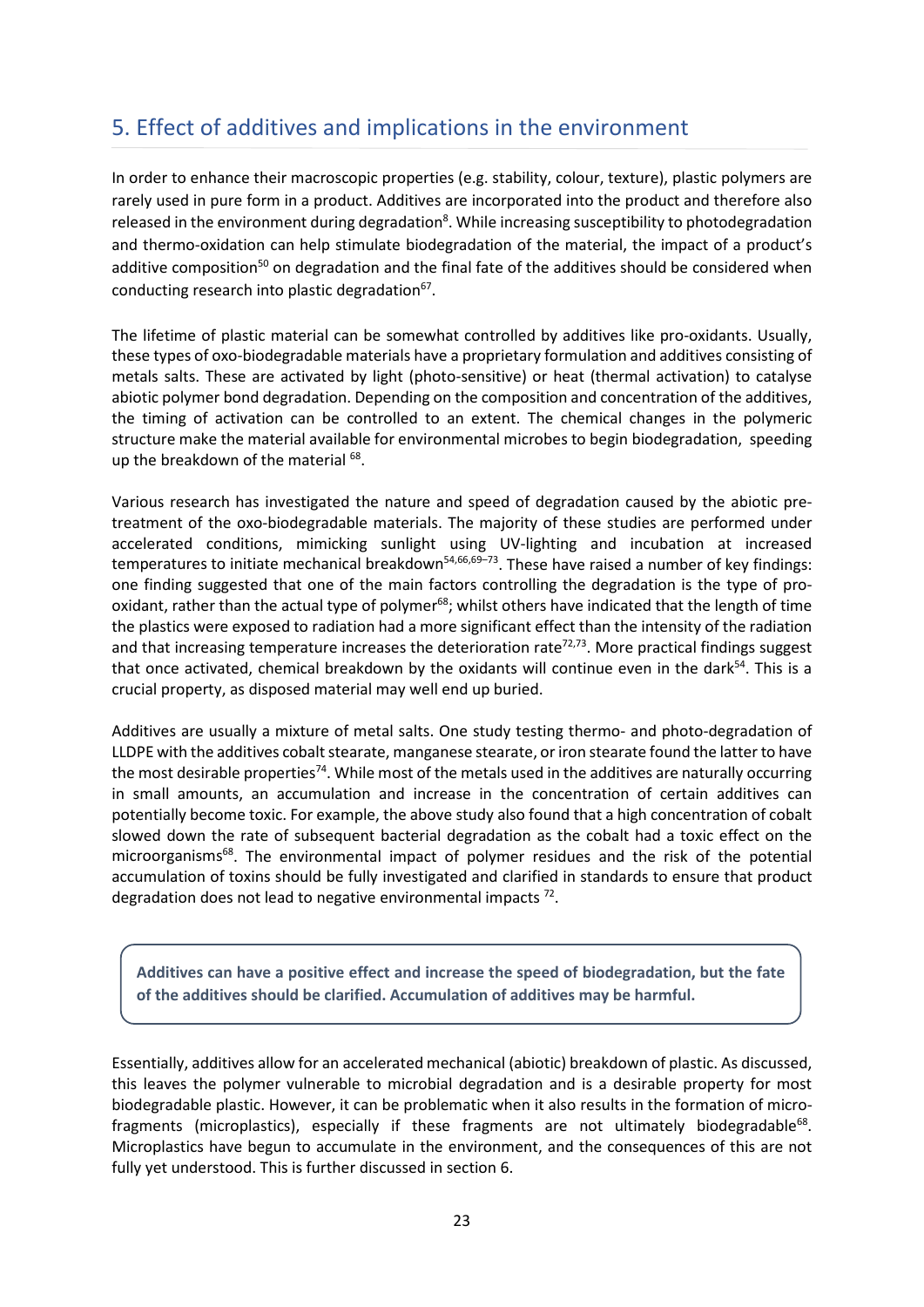**Accelerated abiotic degradation should only be done for plastics that can also be fully assimilated by microorganisms to avoid accumulation of non-degradable microplastics.**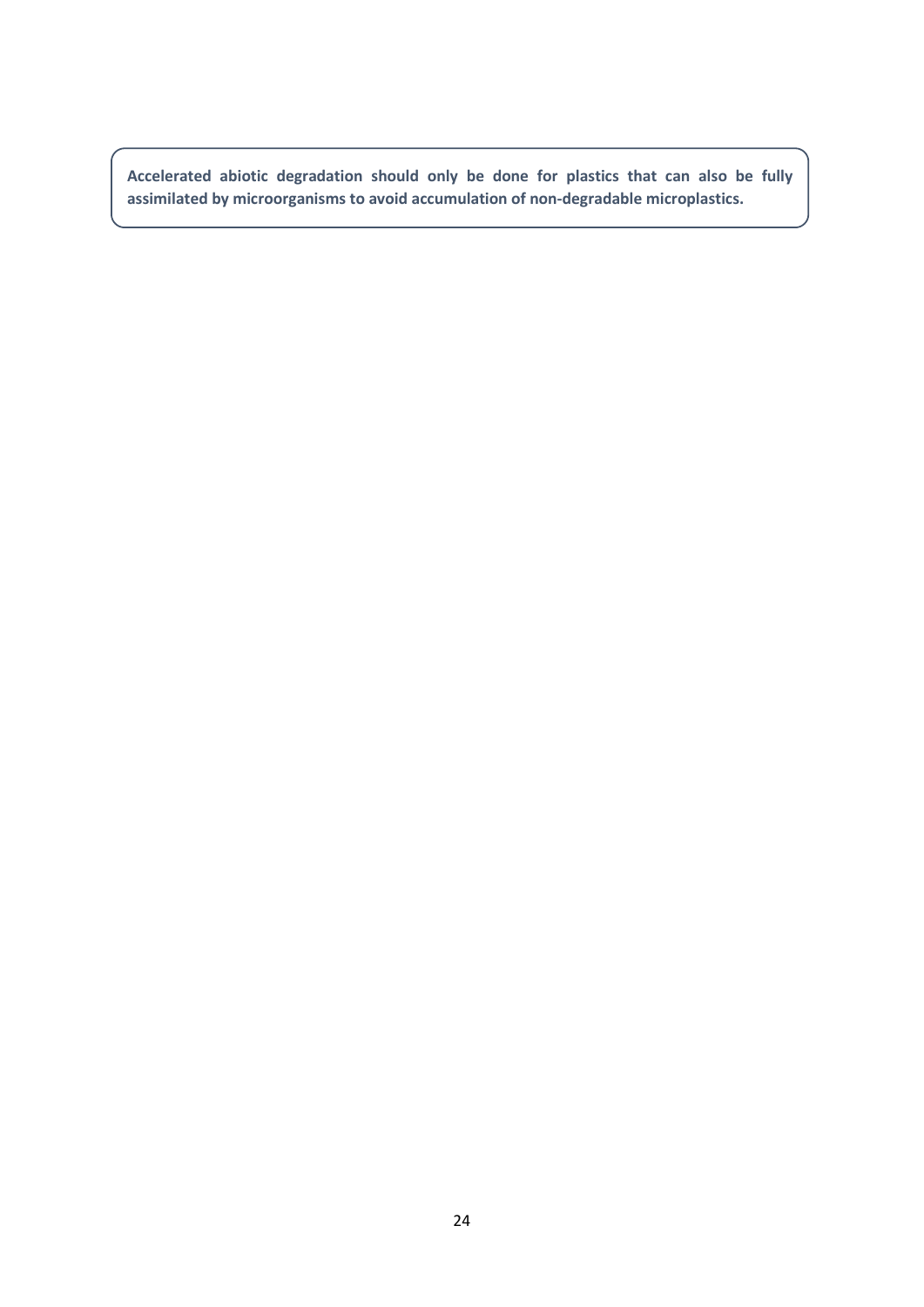## <span id="page-24-0"></span>6. Microplastics

Although the above review is mainly focused on the issues related to biodegradation of plastic, the growing concerns around microplastic accumulation merit a brief discussion here to put the issue and terminology into context with biodegradability. The key point is that while non-biodegradable plastics in the macroscopic form are an obvious environmental issue – and one that we can clearly see with our own eyes – microplastics derived from non-biodegradable polymers may be creating future health and environmental hazard which has yet to unfold.

Microplastic can be introduced into the environment directly from, for example, cosmetic beads and clothes fibres from laundering, or indirectly via breakdown of larger plastic pieces (mechanical degradation). If derived from non-biodegradable plastics these microplastics cannot be assimilated by microorganisms or digested by larger organisms. Due to their small size, they are easily consumed by a range of organisms at almost all food chain levels particularly in the marine environments e.g. zooplankton, coral, fish, birds and marine mammals<sup>75</sup>. The plastic accumulates in their bodies, triggering physical effects such as satiation, which limits further nutrition, leading to starvation and death.

Additionally, microplastic tend to act as carriers for hydrophobic organic compounds (e.g. polychlorinated biphenyls (PCBs), pesticides and fertilizers) which accumulate within their porous structure<sup>76</sup>. Consequently, it is not only the microplastic that enters the food chain but also the toxic chemicals which can be desorbed in the anaerobic environment of the gut and absorbed by animal tissues<sup>77</sup>. Contaminants such as these can potentially alter physiology and behaviour. The current state of knowledge does not provide a definitive explanation of how they interact chemically and physiologically with various organisms (including humans) $78$ .

Importantly the ingestion of microplastics, whether carrying these concentrated toxins or not, means the plastic will eventually bioaccumulate up the food chain and enter the human diet. Recent results examining human stool have indeed found all test subjects to have ingested microplastic<sup>79</sup>. As some of these fragments are small enough to enter the bloodstream, the health implications of accumulation of microplastic are potentially serious, but not fully understood or studied.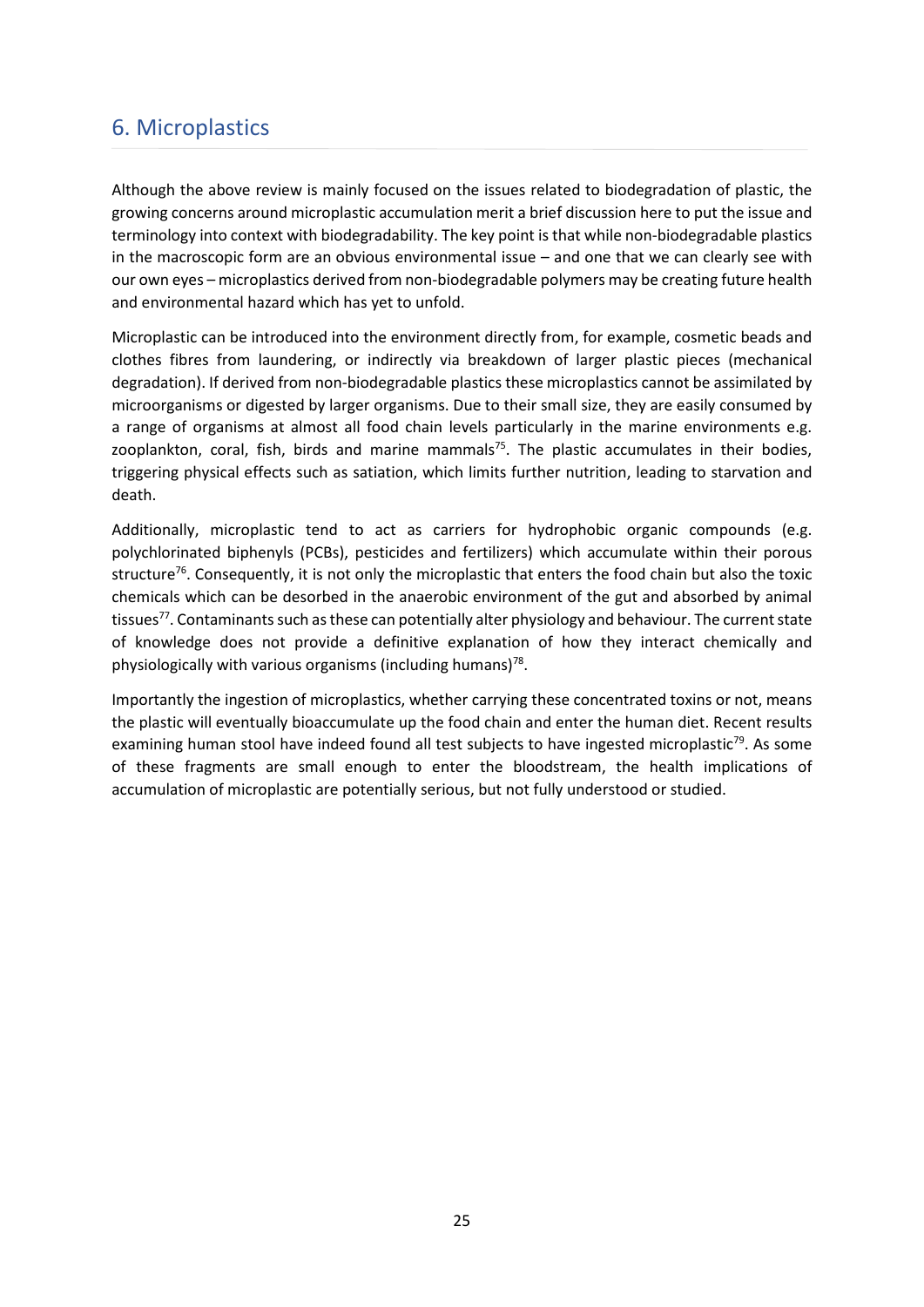# <span id="page-25-0"></span>7. Conclusion

There is currently unprecedented public focus on the problems with plastics and the environmental impact of the accumulation of plastic. Little comment is made on the value of plastic to our lives and economy – for example, food packaging is viewed as almost universally bad with little consideration of the benefits of preventing food waste and thus reducing carbon emissions. Several major news outlets have whole sections devoted to news in plastic, and debates on how to reduce consumption can be found in all public forums. Documentaries such as Blue Planet (BBC) have encouraged the public to demand action. The UN $^{80,81}$ , EU $^{82}$  and the UK government $^{83}$  along with most other countries are looking towards environmentally suitable alternatives to conventional plastics.

Hence, there is a need for further clarification as to what plastics are truly biodegradable, under what conditions.

This review aims to inform on the mechanisms of biodegradation, and why not all plastic is biodegradable. Additionally, it aims to illustrate why this is a complicated issue, and how suitable testing for biodegradability must be carried out carefully to avoid unintended consequences and encourage the development of high-quality biodegradable materials. Standards and legislation need to address risk but at the same time incentivise new product development.

Summary boxes throughout the document highlight the most critical issues which are summarised below:

- Laboratory testing cannot recreate the natural environment. Several factors influence the rate of biodegradability and will generally be artificially imitated in a laboratory testing scenario.
- Some factors such as mechanical deterioration and temperature can be mimicked to a high degree of similarity with the natural environment. However, the types and concentrations of microorganism are much more complicated.
- Variation in rates of deterioration and assimilation stages of biodegradation can make it difficult for some plastics to obtain biodegradable status. It may be worth considering allowing a different category for slower, but still fully biodegradable plastics.
- The method of determining biodegradability is largely reliant of the development of gas from the material over time. This method may not take into account the environmental fate of any other components of the plastic, such as additives, or final polymeric components that cannot be further biodegraded.
- While simply exposing plastic to the environment may be the best method for demonstrating true biodegradability, this also greatly complicates the methods for clearly determining the rates and the full assimilation of all material.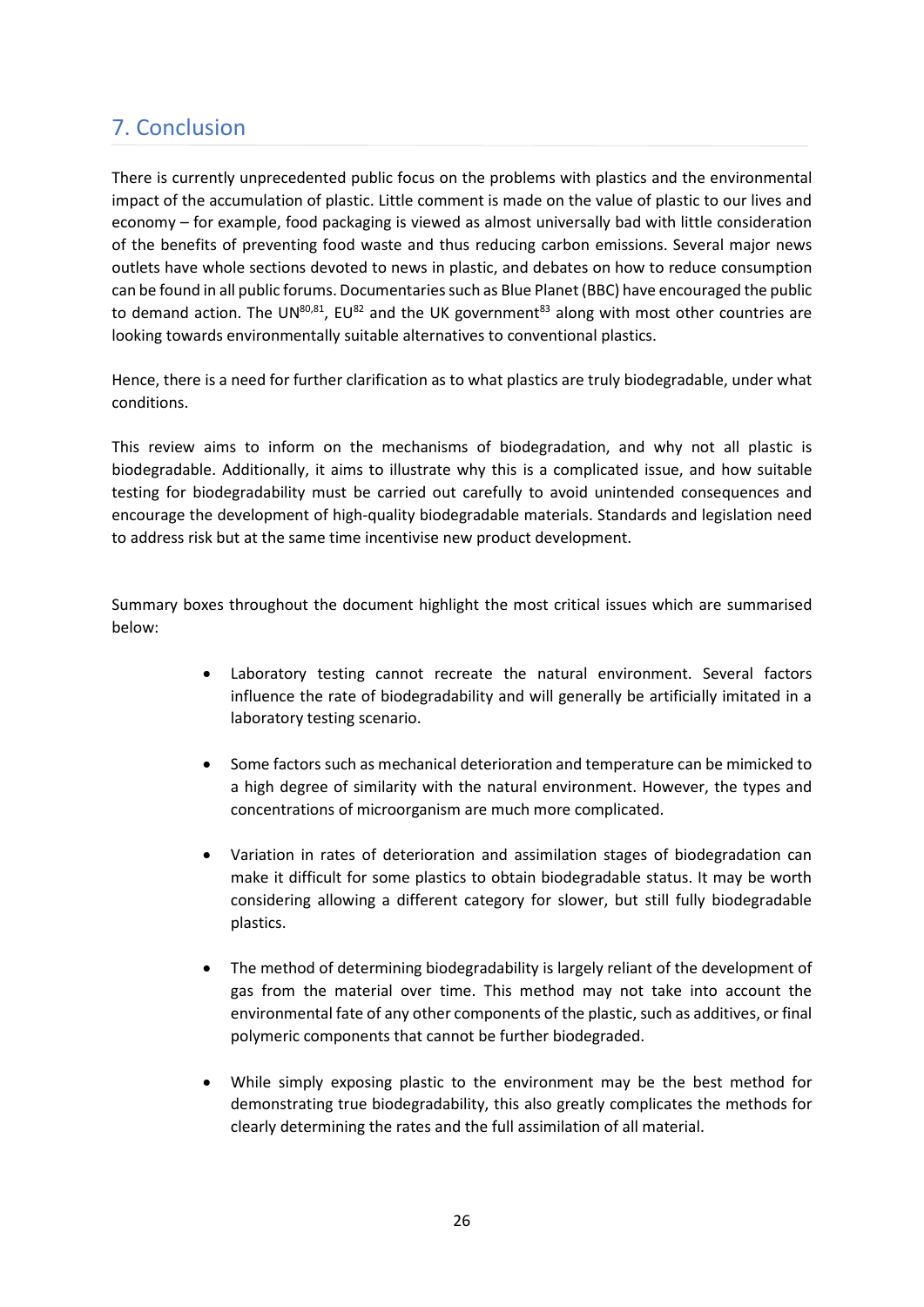- The public need to understand that biodegradable and compostable are related but different, especially for consumers to be aware of the best method of disposal as industrial composting facilities are not the same as natural degradation.
- Testing of material needs to be done on the product in its final form including additives.

In addition to the information obtained from literature, recent discussions between industry and academic groups as facilitated by IBioIC and ScotCHEM (held in Glasgow on 12-12-18) identified issues that could be resolved. Aside from a general lack of clarifications and definitions on biodegradability, the following issues were identified.

- There are currently no appropriate testing facilities available within the UK. Industry partners have to outsource testing to companies abroad in order to get appropriate data on the biodegradability of newly developed materials.
- The cost of testing facilities often is a disincentivising factor for the development of new materials. The lack of availability of anaerobic equipment was highlighted as a particular concern.
- A shared understanding of definitions within the subject was lacking, which would be helped by appropriate clarifications and standardisation.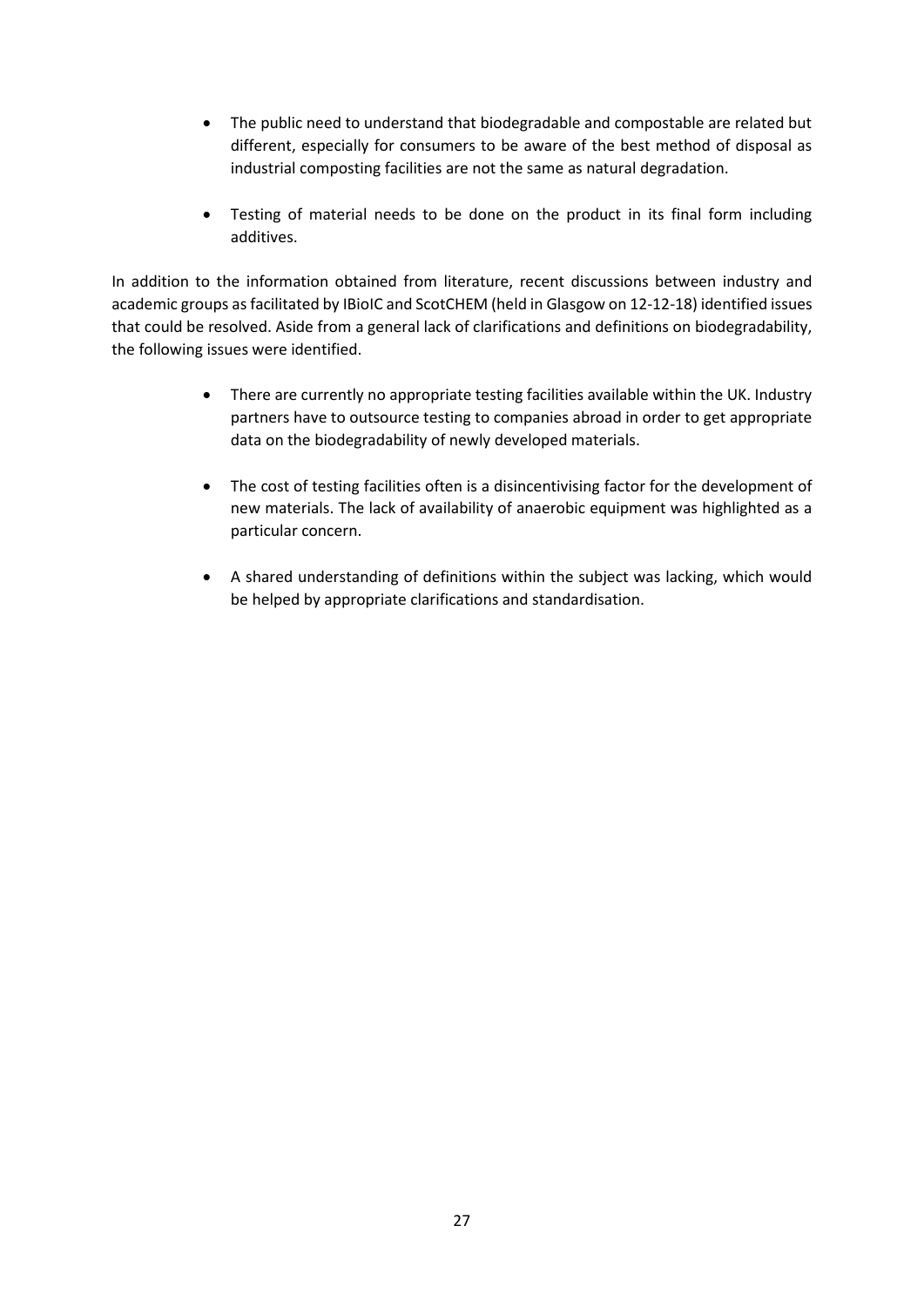### <span id="page-27-0"></span>References

- 1. Adams, G. O., Fufeyin, P. T., Okoro, S. E. & Ehinomen, I. Bioremediation, Biostimulation and Bioaugmention: A Review. *Int. J. Environ. Bioremediation Biodegrad.* **3,** 28–39 (2015).
- 2. Nakajima, H., Dijkstra, P. & Loos, K. The recent developments in biobased polymers toward general and engineering applications: Polymers that are upgraded from biodegradable polymers, analogous to petroleum-derived polymers, and newly developed. *Polymers (Basel).* **9,** (2017).
- 3. Geyer, R., Jambeck, J. R. & Law, K. L. Production, uses, and fate of all plastics ever made. *Sci. Adv.* **3,** 5 (2017).
- 4. Harrison, J. P., Boardman, C., O'Callaghan, K., Delort, A. M. & Song, J. Biodegradability standards for carrier bags and plastic films in aquatic environments: A critical review. *R. Soc. Open Sci.* **5,** (2018).
- 5. Iwata, T. Biodegradable and Bio-Based Polymers: Future Prospects of Eco-Friendly Plastics. *Angew. Chemie Int. Ed.* **54,** 3210–3215 (2015).
- 6. PlasticsEurope Market Research Group (PEMRG) / Consultic Marketing & Industrieberatung GmbH. Plastics – the Facts 2017. 16 (2017). doi:10.1016/j.marpolbul.2013.01.015
- 7. Tokiwa, Y., Calabia, B. P., Ugwu, C. U. & Aiba, S. Biodegradability of plastics. *Int. J. Mol. Sci.* **10,** 3722–42 (2009).
- 8. Emadian, S. M., Onay, T. T. & Demirel, B. Biodegradation of bioplastics in natural environments. *Waste Manag.* **59,** 526–536 (2017).
- 9. Ahn, H. K. *et al.* Biodegradability of injection molded bioplastic pots containing polylactic acid and poultry feather fiber. *Bioresour. Technol.* **102,** 4930–4933 (2011).
- 10. Kale, G., Auras, R., Singh, S. P. & Narayan, R. Biodegradability of polylactide bottles in real and simulated composting conditions. *Polym. Test.* **26,** 1049–1061 (2007).
- 11. Tabasi, R. Y. & Ajji, A. Selective degradation of biodegradable blends in simulated laboratory composting. *Polym. Degrad. Stab.* **120,** 435–442 (2015).
- 12. Mihai, M., Legros, N. & Alemdar, A. Formulation-properties versatility of wood fiber biocomposites based on polylactide and polylactide/thermoplastic starch blends. *Polym. Eng. Sci.* **54,** 1325–1340 (2014).
- 13. Sarasa, J., Gracia, J. M. & Javierre, C. Study of the biodisintegration of a bioplastic material waste. *Bioresour. Technol.* **100,** 3764–3768 (2009).
- 14. Arrieta, M. P., López, J., Rayón, E. & Jiménez, A. Disintegrability under composting conditions of plasticized PLA–PHB blends. *Polym. Degrad. Stab.* **108,** 307–318 (2014).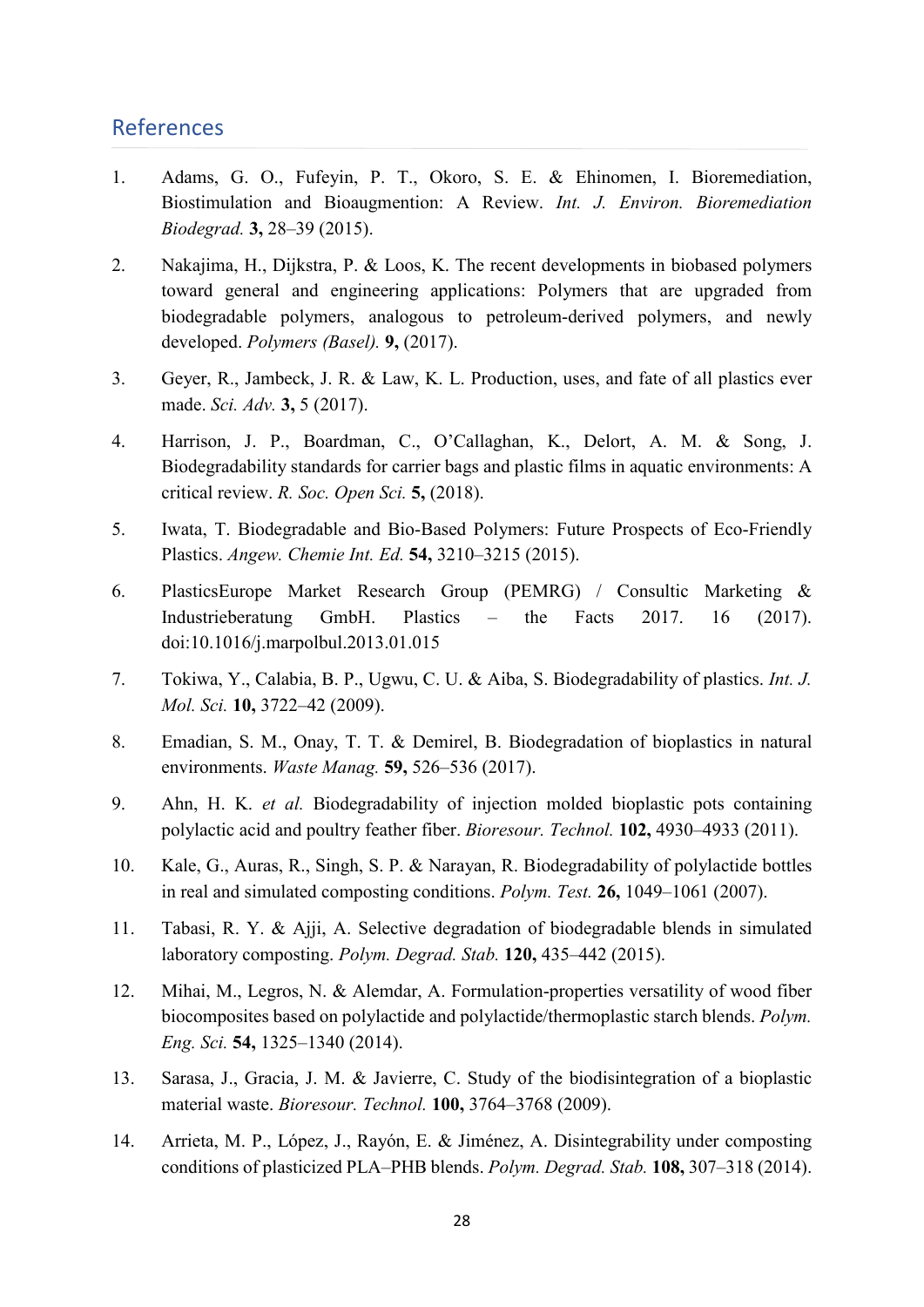- 15. Wu, C.-S. Preparation, characterization, and biodegradability of renewable resourcebased composites from recycled polylactide bioplastic and sisal fibers. *J. Appl. Polym. Sci.* **123,** 347–355 (2012).
- 16. Massardier-Nageotte, V., Pestre, C., Cruard-Pradet, T. & Bayard, R. Aerobic and anaerobic biodegradability of polymer films and physico-chemical characterization. *Polym. Degrad. Stab.* **91,** 620–627 (2006).
- 17. Adhikari, D. *et al.* Degradation of Bioplastics in Soil and Their Degradation Effects on Environmental Microorganisms. *J. Agric. Chem. Environ.* **05,** 23–34 (2016).
- 18. Harmaen, A. S. *et al.* Thermal and biodegradation properties of poly(lactic acid)/fertilizer/oil palm fibers blends biocomposites. *Polym. Compos.* **36,** 576–583 (2015).
- 19. Jain, R. & Verma, V. K. Synthesis and Characterization of Cadmium Selenide Nanoparticles for Optoelectronic Application. *RIET-IJSET Int. J. Sci. Eng. Technol.* **2,** 11–16 (2015).
- 20. Woolnough, C. A., Charlton, T., Yee, L. H., Sarris, M. & Foster, L. J. R. Surface changes in polyhydroxyalkanoate films during biodegradation and biofouling. *Polym. Int.* **57,** 1042–1051 (2008).
- 21. Boyandin, A. N. *et al.* Microbial degradation of polyhydroxyalkanoates in tropical soils. *Int. Biodeterior. Biodegradation* **83,** 77–84 (2013).
- 22. Wu, C.-S. Preparation and Characterization of Polyhydroxyalkanoate Bioplastic-Based Green Renewable Composites from Rice Husk. *J. Polym. Environ.* **22,** 384–392 (2014).
- 23. Arcos-Hernandez, M. V. *et al.* Biodegradation in a soil environment of activated sludge derived polyhydroxyalkanoate (PHBV). *Polym. Degrad. Stab.* **97,** 2301–2312 (2012).
- 24. Gómez, E. F. & Michel, F. C. Biodegradability of conventional and bio-based plastics and natural fiber composites during composting, anaerobic digestion and long-term soil incubation. *Polym. Degrad. Stab.* **98,** 2583–2591 (2013).
- 25. Weng, Y.-X., Wang, X.-L. & Wang, Y.-Z. Biodegradation behavior of PHAs with different chemical structures under controlled composting conditions. *Polym. Test.* **30,** 372–380 (2011).
- 26. Tachibana, K., Urano, Y. & Numata, K. Biodegradability of nylon 4 film in a marine environment. *Polym. Degrad. Stab.* **98,** 1847–1851 (2013).
- 27. Thellen, C. *et al.* A Processing, Characterization and Marine Biodegradation Study of Melt-Extruded Polyhydroxyalkanoate (PHA) Films. *J. Polym. Environ.* **16,** 1–11 (2008).
- 28. Volova, T. G., Gladyshev, M. I., Trusova, M. Y. & Zhila, N. O. Degradation of polyhydroxyalkanoates in eutrophic reservoir. *Polym. Degrad. Stab.* **92,** 580–586 (2007).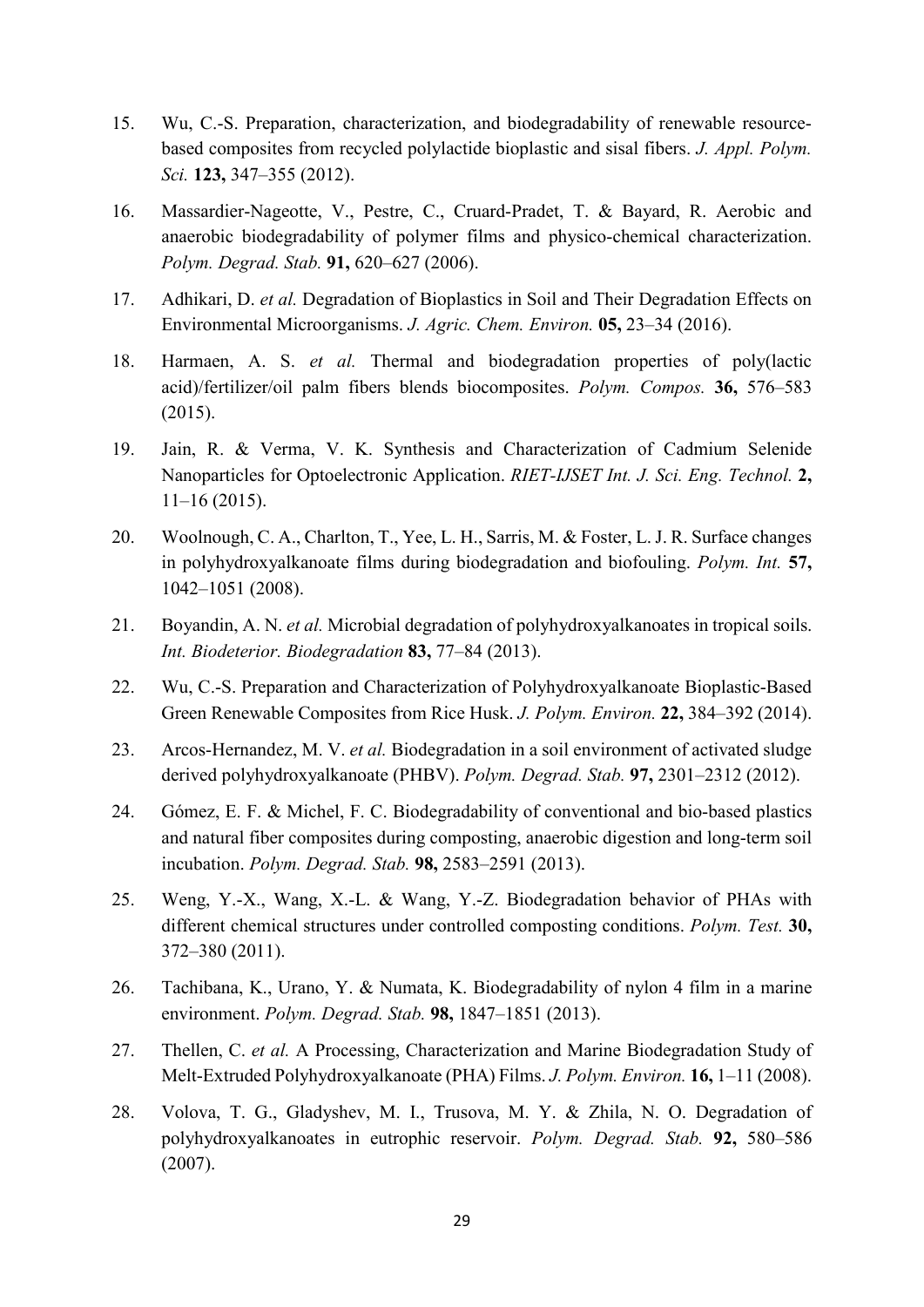- 29. Sridewi, N., Bhubalan, K. & Sudesh, K. Degradation of commercially important polyhydroxyalkanoates in tropical mangrove ecosystem. *Polym. Degrad. Stab.* **91,** 2931–2940 (2006).
- 30. Volova, T. G. *et al.* Biodegradation of polyhydroxyalkanoates (PHAs) in tropical coastal waters and identification of PHA-degrading bacteria. *Polym. Degrad. Stab.* **95,** 2350– 2359 (2010).
- 31. Tosin, M., Weber, M., Siotto, M., Lott, C. & Degli Innocenti, F. Laboratory test methods to determine the degradation of plastics in marine environmental conditions. *Front. Microbiol.* **3,** 225 (2012).
- 32. Mohee, R., Unmar, G. D., Mudhoo, A. & Khadoo, P. Biodegradability of biodegradable/degradable plastic materials under aerobic and anaerobic conditions. *Waste Manag.* **28,** 1624–1629 (2008).
- 33. Mostafa, N. A., Farag, A. A., Abo-dief, H. M. & Tayeb, A. M. Production of biodegradable plastic from agricultural wastes. *Arab. J. Chem.* **11,** 546–553 (2018).
- 34. Vaverková, M. & Adamcová, D. BIODEGRABILITY OF BIOPLASTIC MATERIALS IN A CONTROLLED COMPOSTING ENVIRONMENT. *J. Ecol. Eng.* **16,** 155–160 (2015).
- 35. Hashimoto, K. *et al.* Biodegradation of nylon4 and its blend with nylon6. *J. Appl. Polym. Sci.* **86,** 2307–2311 (2002).
- 36. Anstey, A., Muniyasamy, S., Reddy, M. M., Misra, M. & Mohanty, A. Processability and Biodegradability Evaluation of Composites from Poly(butylene succinate) (PBS) Bioplastic and Biofuel Co-products from Ontario. *J. Polym. Environ.* **22,** 209–218 (2014).
- 37. Nakasaki, K., Matsuura, H., Tanaka, H. & Sakai, T. Synergy of two thermophiles enables decomposition of poly-É›-caprolactone under composting conditions. *FEMS Microbiol. Ecol.* **58,** 373–383 (2006).
- 38. Malinconico, M. *Green Chemistry and Sustainable Technology: Soil Degradable Bioplastics for a Sustainable Modern Agriculture*. (2017)
- 39. Zheng, Y., Yanful, E. K. & Bassi, A. S. A Review of Plastic Waste Biodegradation. *Crit. Rev. Biotechnol.* **25,** 243–250 (2005).
- 40. Colwell, J. M. *et al.* Lifetime prediction of biodegradable polymers. *Prog. Polym. Sci.* **71,** 144–189 (2017).
- 41. Lucas, N. *et al.* Polymer biodegradation: Mechanisms and estimation techniques A review. *Chemosphere* **73,** 429–442 (2008).
- 42. Sivan, A. New perspectives in plastic biodegradation. *Curr. Opin. Biotechnol.* **22,** 422– 426 (2011).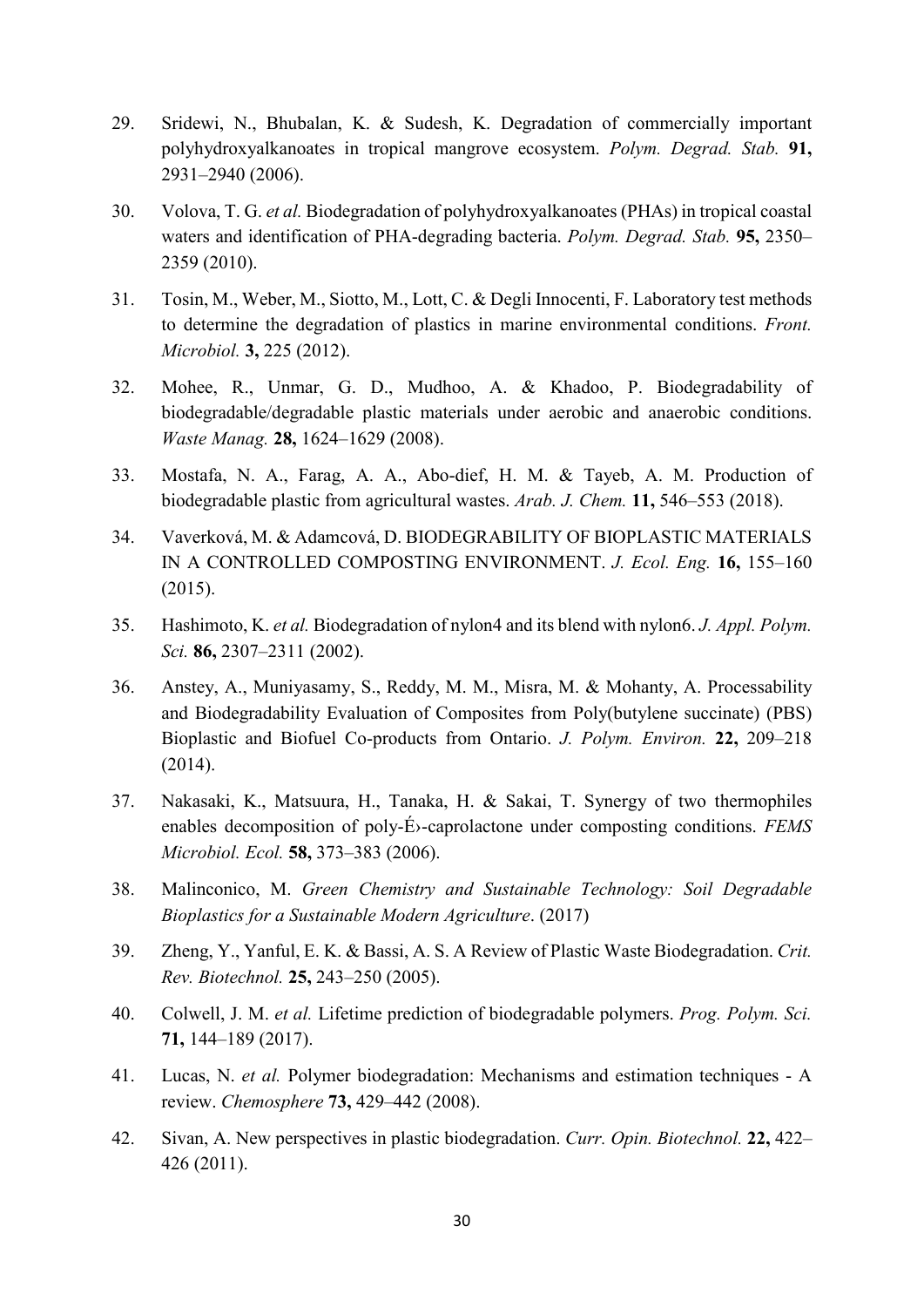- 43. Shah, A. A., Hasan, F., Hameed, A. & Ahmed, S. Biological degradation of plastics: A comprehensive review. *Biotechnol. Adv.* **26,** 246–265 (2008).
- 44. Castro-Aguirre, E., Auras, R., Selke, S., Rubino, M. & Marsh, T. Enhancing the biodegradation rate of poly(lactic acid) films and PLA bio-nanocomposites in simulated composting through bioaugmentation. *Polym. Degrad. Stab.* **154,** 46–54 (2018).
- 45. Satti, S. M., Shah, A. A., Auras, R. & Marsh, T. L. Isolation and characterization of bacteria capable of degrading poly(lactic acid) at ambient temperature. *Polym. Degrad. Stab.* **144,** 392–400 (2017).
- 46. Kumar Sen, S. & Raut, S. Microbial degradation of low density polyethylene (LDPE): A review. *J. Environ. Chem. Eng.* **3,** 462–473 (2015).
- 47. Yoshida, S. *et al.* A bacterium that degrades and assimilates poly(ethylene terephthalate). **351,** 1–5 (2016).
- 48. Yagi, H., Ninomiya, F., Funabashi, M. & Kunioka, M. Mesophilic anaerobic biodegradation test and analysis of eubacteria and archaea involved in anaerobic biodegradation of four specified biodegradable polyesters. *Polym. Degrad. Stab.* **110,** 278–283 (2014).
- 49. Pathak, V. M. & Navneet. Review on the current status of polymer degradation: a microbial approach. *Bioresour. Bioprocess.* **4,** 15 (2017).
- 50. Gewert, B., Plassmann, M. M. & Macleod, M. Pathways for degradation of plastic polymers floating in the marine environment. *Environ. Sci. Process. Impacts* **17,** 1513– 1521 (2015).
- 51. Andrady, A. L. in (eds. Bergmann, M., Gutow, L. & Klages, M.) 57–72 (Springer International Publishing, 2015). doi:10.1007/978-3-319-16510-3\_3
- 52. Andrady, A. L. Microplastics in the marine environment. *Mar. Pollut. Bull.* **62,** 1596– 1605 (2011).
- 53. Bläsing, M. & Amelung, W. Plastics in soil: Analytical methods and possible sources. *Sci. Total Environ.* **612,** 422–435 (2018).
- 54. Vogt, N. B. & Kleppe, E. A. Oxo-biodegradable polyolefins show continued and increased thermal oxidative degradation after exposure to light. *Polym. Degrad. Stab.* **94,** 659–663 (2009).
- 55. W., T. E., A., A. P. & C., D. K. Evaluation of Strength Properties of Polypropylene-Based Polymers in Simulated Landfill and Oven Conditions. *J. Environ. Eng.* **137,** 291– 296 (2011).
- 56. Tansel, B. & Yildiz, B. S. Goal-based waste management strategy to reduce persistence of contaminants in leachate at municipal solid waste landfills. *Environ. Dev. Sustain.* **13,** 821–831 (2011).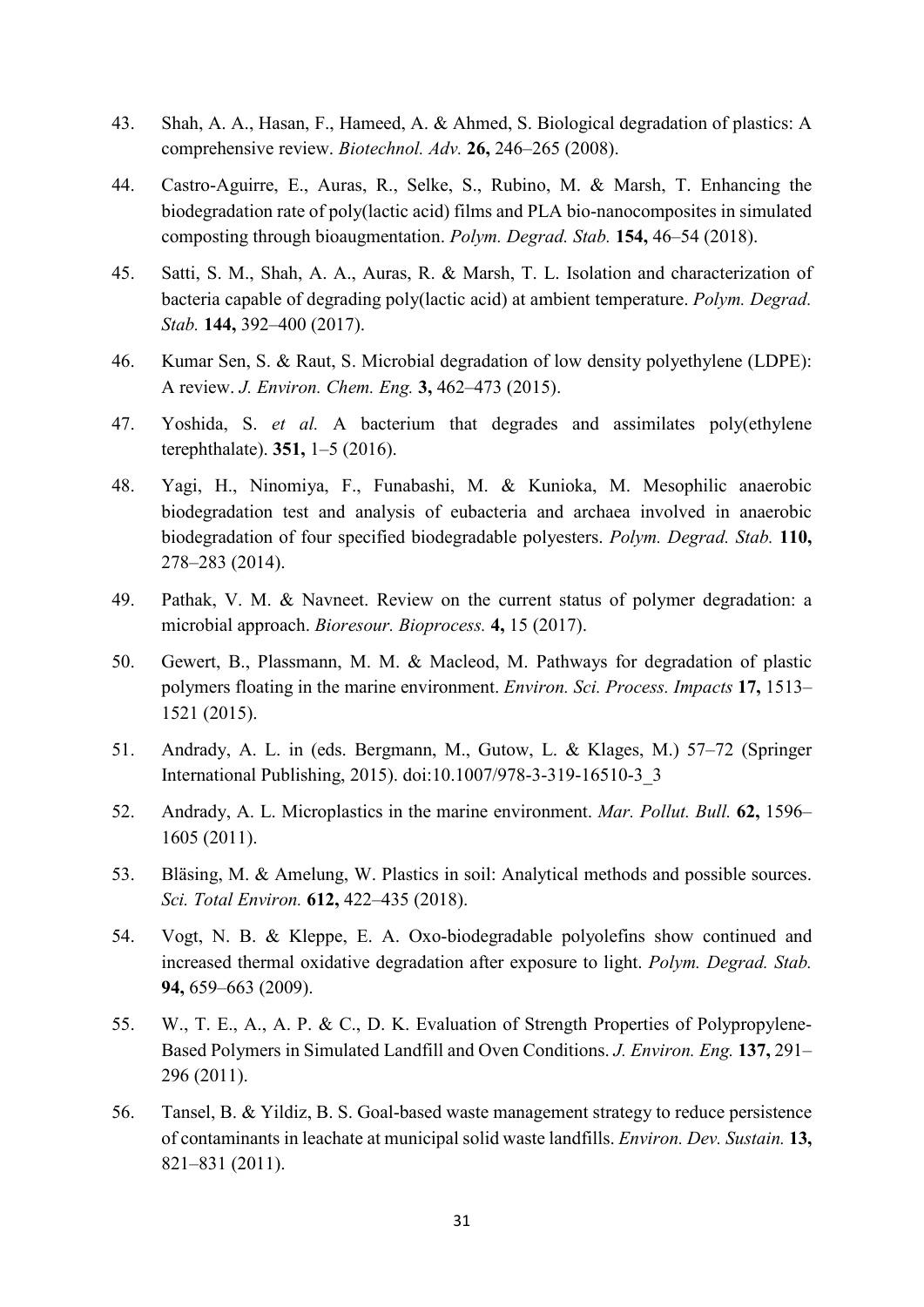- 57. Song, J. H., Murphy, R. J., Narayan, R. & Davies, G. B. H. Biodegradable and compostable alternatives to conventional plastics. *Philos. Trans. R. Soc. B Biol. Sci.* **364,** 2127–2139 (2009).
- 58. K, P. P., Isaac S, R. R. & Author, C. Microbial Degradation of Plastic Waste: A Review. *J Pharm Chem Biol Sci* **4,** 231–242 (2016).
- 59. Chinaglia, S., Tosin, M. & Degli-Innocenti, F. Biodegradation rate of biodegradable plastics at molecular level. *Polym. Degrad. Stab.* **147,** 237–244 (2018).
- 60. Kyrikou, I. & Briassoulis, D. Biodegradation of Agricultural Plastic Films: A Critical Review. *J. Polym. Environ.* **15,** 125–150 (2007).
- 61. Webb, K. H., Arnott, J., Crawford, J. R. & Ivanova, P. E. Plastic Degradation and Its Environmental Implications with Special Reference to Poly(ethylene terephthalate). *Polymers* **5,** (2013).
- 62. Nikoli, M. A. L. *et al.* The challenges in lifetime prediction of oxodegradable polyolefin and biodegradable polymer films. *Polym. Degrad. Stab.* **145,** 102–119 (2017).
- 63. Badia, J. D. *et al.* Relevant factors for the eco-design of polylactide/sisal biocomposites to control biodegradation in soil in an end-of-life scenario. *Polym. Degrad. Stab.* **143,** 9–19 (2017).
- 64. Mantia, F. P. La *et al.* Degradation of polymer blends : A brief review. *Polym. Degrad. Stab.* **145,** 79–92 (2017).
- 65. Maris, J. *et al.* Mechanical recycling: Compatibilization of mixed thermoplastic wastes. *Polym. Degrad. Stab.* **147,** 245–266 (2018).
- 66. Jakubowicz, I., Yarahmadi, N. & Arthurson, V. Kinetics of abiotic and biotic degradability of low-density polyethylene containing prodegradant additives and its effect on the growth of microbial communities. *Polym. Degrad. Stab.* **96,** 919–928 (2011).
- 67. Yousif, E. & Haddad, R. Photodegradation and photostabilization of polymers, especially polystyrene: Review. *Springerplus* **2,** 1–32 (2013).
- 68. Fontanella, S. *et al.* Comparison of the biodegradability of various polyethylene films containing pro-oxidant additives. *Polym. Degrad. Stab.* **95,** 1011–1021 (2010).
- 69. Contat-Rodrigo, L. Thermal characterization of the oxo-degradation of polypropylene containing a pro-oxidant/pro-degradant additive. *Polym. Degrad. Stab.* **98,** 2117–2124 (2013).
- 70. Corti, A., Sudhakar, M. & Chiellini, E. Assessment of the Whole Environmental Degradation of Oxo-Biodegradable Linear Low Density Polyethylene (LLDPE) Films Designed for Mulching Applications. *J. Polym. Environ.* **20,** 1007–1018 (2012).
- 71. Eyheraguibel, B. *et al.* Environmental scenarii for the degradation of oxo-polymers.